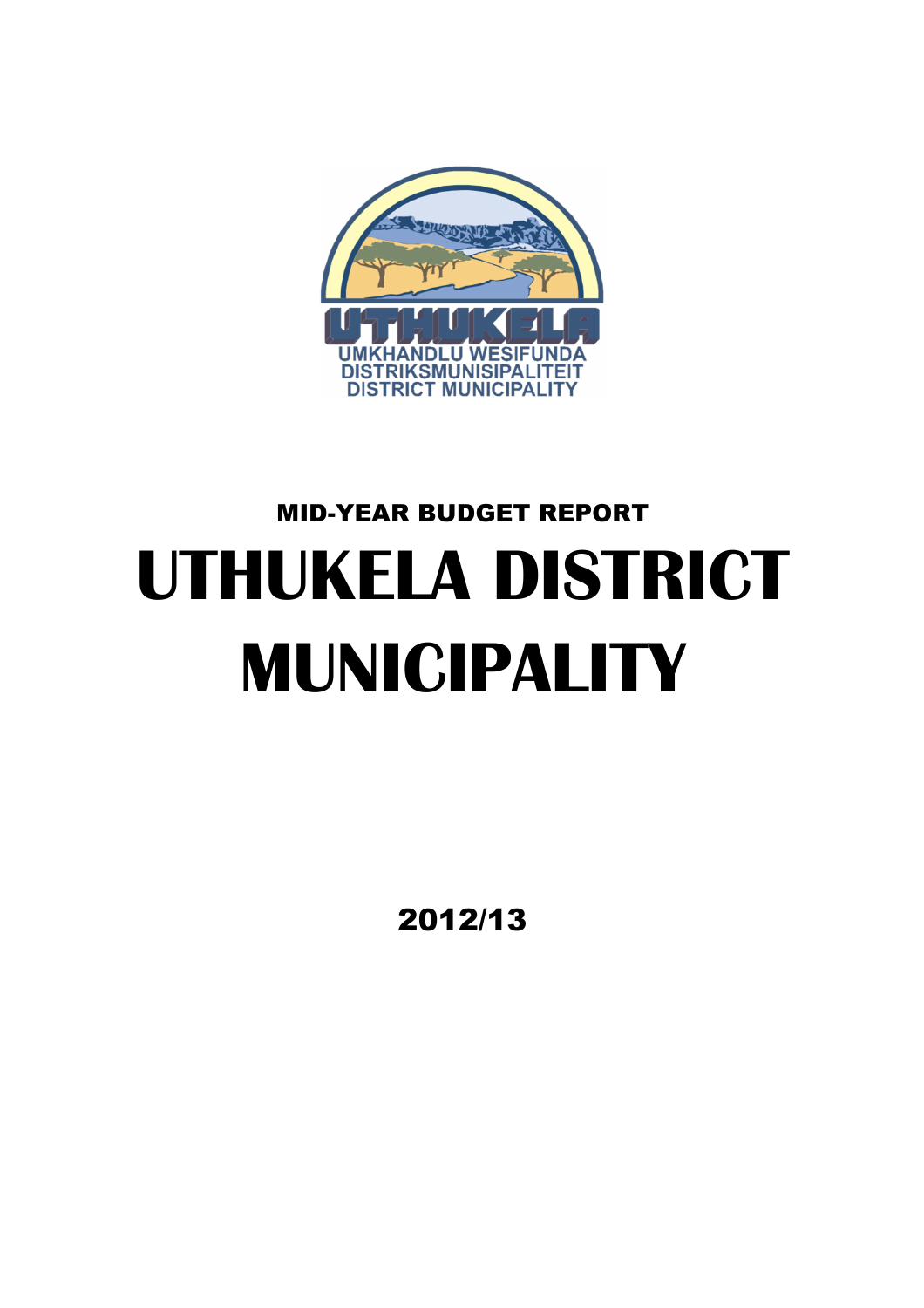## **Table of Contents**

#### 

#### 

| 2.3 |  |
|-----|--|
| 2.4 |  |
|     |  |
| 2.6 |  |
| 2.7 |  |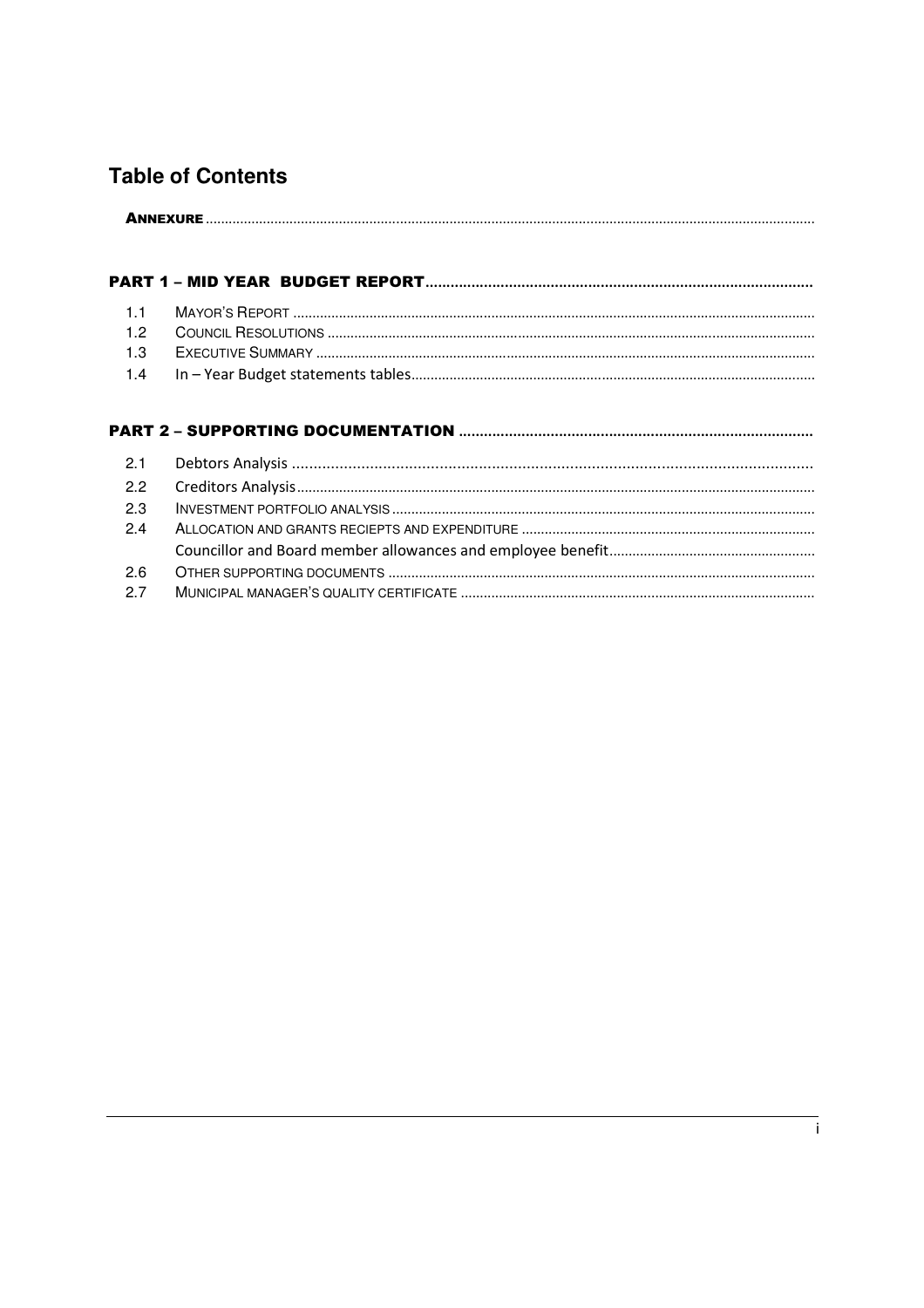# Part 1 – Mid-Year Budget Report

## **1.1 Mayor's Report**

The Mid-Year report is a report that gives a clear view on the state or performance of the Municipality for the last six months. This report serves a basis in preparing the Adjustment budget for the year. Among the impacts that are challenging the Municipality, is the serious cash flow challenge currently being experienced by the municipality due to among other things declining collection rates; historic expenditure patterns, high water losses and high rate of indigents within the municipal boundaries.

Management within local government has a significant role to play in strengthening the link between the citizen and government's overall priorities and spending plans. The goal should be to enhance service delivery aimed at improving the quality of life for all people within the Uthukela District Municipality .Budgeting is primarily about the choices that the municipality has to make between competing priorities and fiscal realities. The challenge is to do more with the available resources. We need to remain focused on the effective delivery of the core municipal services through the application of efficient and effective service delivery mechanisms.

The application of sound financial management principles for the compilation of the District financial plan is essential and critical to ensure that the District Municipality remains financially viable and that sustainable municipal services are provided economically and equitably to all communities.

## **1.2 Council Resolutions**

On 25 January 2013 the Council of Uthukela District Municipality will meet in the Boardroom of Uthukela District Municipality to consider the mid-year budget report of the municipality for the financial year 2012/13.

The following to be noted by the Council:

- 1. Monthly Budget statements and supporting documents,
- 2. Quarterly report on the implementation of the budget and financial affairs for the municipality referred to section 52(d) of the act.
- 3. Mid-year budget and performance assessment reffered to section 72 of the act.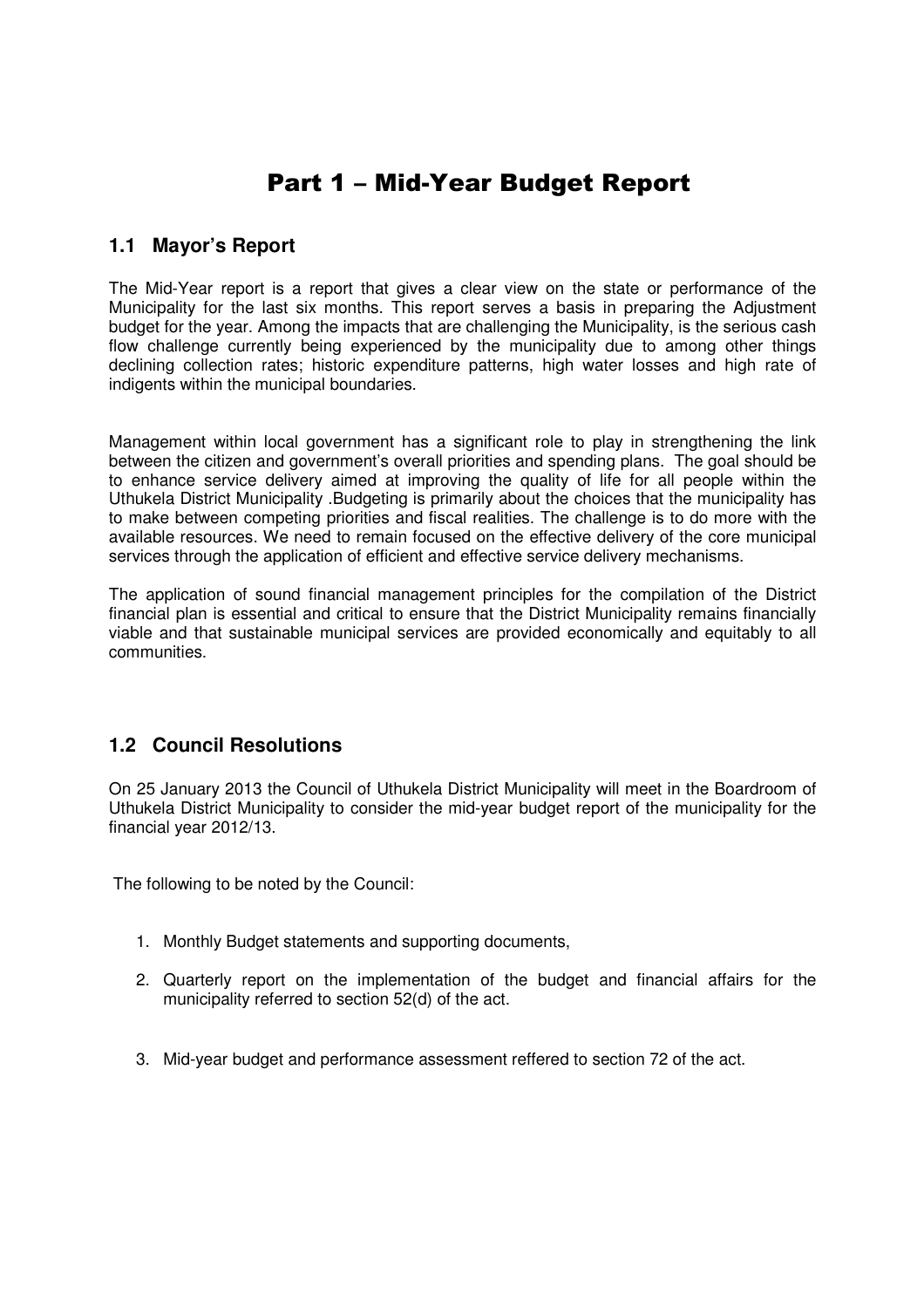## **1.3 Executive Summary**

The application of sound financial management principles for the compilation of the District's financial plan is essential and critical to ensure that the district remains financially viable and that municipal services are provided sustainably, economically and equitably to all communities.

The District has embarked on implementing a range of revenue collection strategies to optimize the collection of debt owed by consumers. Furthermore, the District has undertaken various customer care initiatives to ensure the municipality truly involves all citizens in the process of ensuring a people lead government.

## **1.4 In- Year Budget Tables**

The following Budget tables are as per National Treasury prescribed municipal budget and reporting regulations . These tables set out the municipality's 2012/13 Mid-Year budget to be noted by the Council. Each table is accompanied by explanatory notes.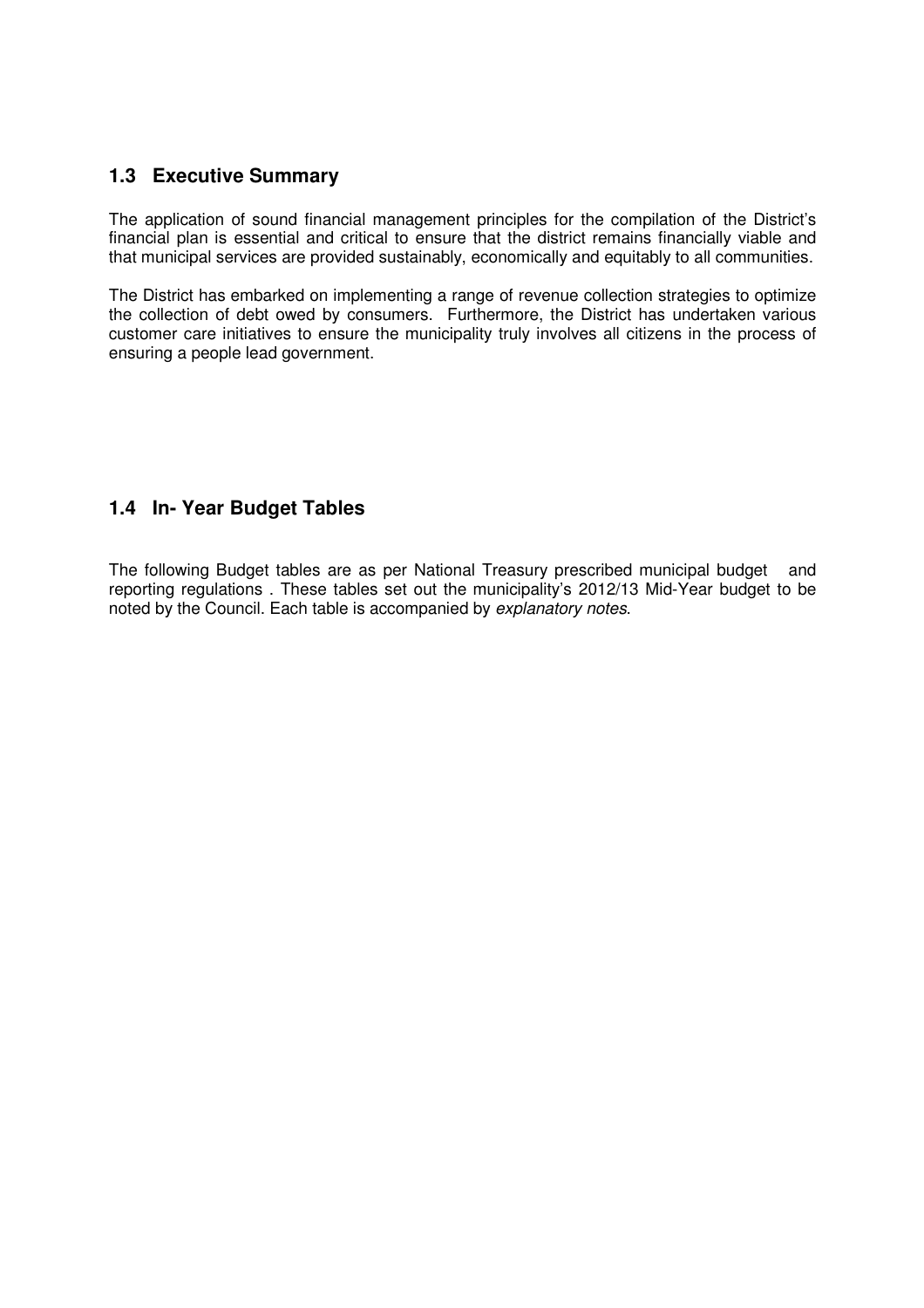## **Table 1 Table C1 - Monthly Budget Statement Summary**

|                                                              | 2011/12   |               |                |                | Budget Year 2012/13 |             |                 |            |                  |  |  |  |
|--------------------------------------------------------------|-----------|---------------|----------------|----------------|---------------------|-------------|-----------------|------------|------------------|--|--|--|
| <b>Description</b>                                           | Audited   | Original      | Adjusted       | <b>Monthly</b> | YearTD actual       | YearTD      | <b>YTD</b>      | <b>YTD</b> | <b>Full Year</b> |  |  |  |
|                                                              | Outcome   | <b>Budget</b> | <b>Budget</b>  | actual         |                     | budget      | variance        | variance   | Forecast         |  |  |  |
| R thousands                                                  |           |               |                |                |                     |             |                 | $\%$       |                  |  |  |  |
| <b>Financial Performance</b>                                 |           |               |                |                |                     |             |                 |            |                  |  |  |  |
| Property rates                                               |           |               |                |                |                     |             |                 |            |                  |  |  |  |
| Service charges                                              | 93 551    | 129 616       | 129 616        | 7779           | 55 276              | 64 808      | (9532)          | $-15%$     | 129 616          |  |  |  |
| Investment revenue                                           | 2 0 7 0   | 928           | 928            | 174            | 2 9 6 8             | 464         | 2 5 0 4         | 540%       | 17 401           |  |  |  |
| Transfers recognised - operational                           | 237 481   | 275 308       | 275 308        | 31 380         | 197 406             | 137 654     | 59 752          | 43%        | 275 308          |  |  |  |
| Other own revenue                                            | 19 998    | 16 897        | 16 897         | 51             | 2 2 5 5             | 8 4 4 9     | (6194)          | $-73%$     | 424              |  |  |  |
| Total Revenue (excluding capital transfers and               | 353 100   | 422 749       | 422 749        | 39 384         | 257 905             | 211 375     | 46 530          | 22%        | 422 749          |  |  |  |
| contributions)                                               |           |               |                |                |                     |             |                 |            |                  |  |  |  |
| <b>Employee costs</b>                                        | 98 785    | 118 117       | 118 117        | 9557           | 57 778              | 59 059      | (1281)          | $-2%$      | 118 117          |  |  |  |
| <b>Remuneration of Councillors</b>                           | 5 5 0 2   | 5 2 5 4       | 5 2 5 4        | 375            | 2 2 7 3             | 2627        | (354)           | $-13%$     | 5 2 5 4          |  |  |  |
| Depreciation & asset impairment                              | 26 999    | 36 040        | 36 040         |                | ÷                   | 18 0 20     | (18020)         | $-100%$    | 36 040           |  |  |  |
| Finance charges                                              | 2856      | 3841          | 3841           | $\overline{2}$ | 9                   | 1921        | (1912)          | $-100%$    | 3841             |  |  |  |
| Materials and bulk purchases                                 | 18 312    | 40 013        | 40 013         | 2959           | 13 961              | 20 007      | (6046)          | $-30%$     | 40 013           |  |  |  |
| Transfers and grants                                         |           |               | $\overline{a}$ | $\overline{a}$ |                     |             |                 |            |                  |  |  |  |
| Other expenditure                                            | 214 965   | 204 705       | 204 705        | 9 1 5 6        | 43 087              | 102 353     | (59265)         | $-58%$     | 204 705          |  |  |  |
| <b>Total Expenditure</b>                                     | 367 419   | 407 970       | 407 970        | 22 048         | 117 107             | 203 985     | (86 878)        | $-43%$     | 407 970          |  |  |  |
| Surplus/(Deficit)                                            | (14320)   | 14779         | 14779          | 17 336         | 140 797             | 7390        | 133 408         | 1805%      | 14779            |  |  |  |
| Transfers recognised - capital                               | 104 005   |               |                | 4 181          | 48 179              |             | 48 179          | #DIV/0!    |                  |  |  |  |
| Contributions & Contributed assets                           |           |               |                |                |                     |             |                 |            |                  |  |  |  |
| Surplus/(Deficit) after capital transfers &<br>contributions | 89 685    | 14779         | 14779          | 21 516         | 188 976             | 7390        | 181 586         | 2457%      | 14779            |  |  |  |
| Share of surplus/ (deficit) of associate                     |           |               |                |                |                     |             |                 |            |                  |  |  |  |
| Surplus/ (Deficit) for the year                              | 89 685    | 14779         | 14779          | 21516          | 188 976             | 7390        | 181 586         | 2457%      | 14779            |  |  |  |
| Capital expenditure & funds sources                          |           |               |                |                |                     |             |                 |            |                  |  |  |  |
| Capital expenditure                                          | 7856      | 210 208       | 210 208        | 4 1 1 3        | 53 059              | 105 104     | (52045)         | $-50%$     | 210 208          |  |  |  |
| Capital transfers recognised                                 | 3699      | 210 208       | 210 208        | 4 1 1 4        | 53 058              | 105 104     | (52046)         | $-50%$     | 210 208          |  |  |  |
| Public contributions & donations                             |           |               |                |                |                     |             |                 |            |                  |  |  |  |
| Borrowing                                                    |           |               |                |                |                     |             |                 |            |                  |  |  |  |
| Internally generated funds                                   |           |               |                |                |                     |             |                 |            |                  |  |  |  |
| Total sources of capital funds                               | 3699      | 210 208       | 210 208        | 4 1 1 4        | 53 058              | 105 104     | (52046)         | $-50%$     | 210 208          |  |  |  |
| <b>Financial position</b>                                    |           |               |                |                |                     |             |                 |            |                  |  |  |  |
| Total current assets                                         | 285 668   | 252 056       | 252 056        |                | 4 9 8 4             |             |                 |            | 252 056          |  |  |  |
| Total non current assets                                     | 712 342   | 1 001 569     | 1 001 569      |                | 1 220 007           |             |                 |            | 1 001 569        |  |  |  |
| <b>Total current liabilities</b>                             | 255 869   | 536 291       | 536 291        |                | 284 337             |             |                 |            | 536 291          |  |  |  |
| Total non current liabilities                                | 15 768    | 18 447        | 18 447         |                | 13 2 28             |             |                 |            | 18 447           |  |  |  |
| <b>Community wealth/Equity</b>                               | 726 372   | 691 247       | 691 247        |                | 927 427             |             |                 |            | 691 247          |  |  |  |
|                                                              |           |               |                |                |                     |             |                 |            |                  |  |  |  |
| Cash flows                                                   | 134 179   | 195 428       | 195 428        | 65 613         | 423 190             | 97 714      | 325 476         | 333%       | 195 428          |  |  |  |
| Net cash from (used) operating                               | (38 107)  | (210 208)     | (210 208)      | (4114)         | (53058)             | (105 104)   | 52 046          | $-50%$     | (210 208)        |  |  |  |
| Net cash from (used) investing                               |           |               |                |                |                     |             |                 |            |                  |  |  |  |
| Net cash from (used) financing                               | 294       |               |                |                | (456016)            |             | (456016)        | #DIV/0!    |                  |  |  |  |
| Cash/cash equivalents at the month/year end                  | 88 404    | 701 598       | 701 598        |                | 2 5 1 9             | 708 988     | (706 469)       | $-100%$    | 73 624           |  |  |  |
| Debtors & creditors analysis                                 | 0-30 Days | 31-60 Days    | 61-90 Days     | 91-120 Days    | 121-150 Dys         | 151-180 Dys | 181 Dys-1<br>Yr | Over 1Yr   | Total            |  |  |  |
| <b>Debtors Age Analysis</b>                                  |           |               |                |                |                     |             |                 |            |                  |  |  |  |
| <b>Total By Revenue Source</b>                               | 13 673    | 13 556        | 12 4 9 5       | 11700          | 13 907              | 405 929     |                 |            | 471 260          |  |  |  |
| <b>Creditors Age Analysis</b>                                |           |               |                |                |                     |             |                 |            |                  |  |  |  |
| <b>Total Creditors</b>                                       | 1515      |               |                | 0              | 213                 |             |                 |            | 1728             |  |  |  |
|                                                              |           |               |                |                |                     |             |                 |            |                  |  |  |  |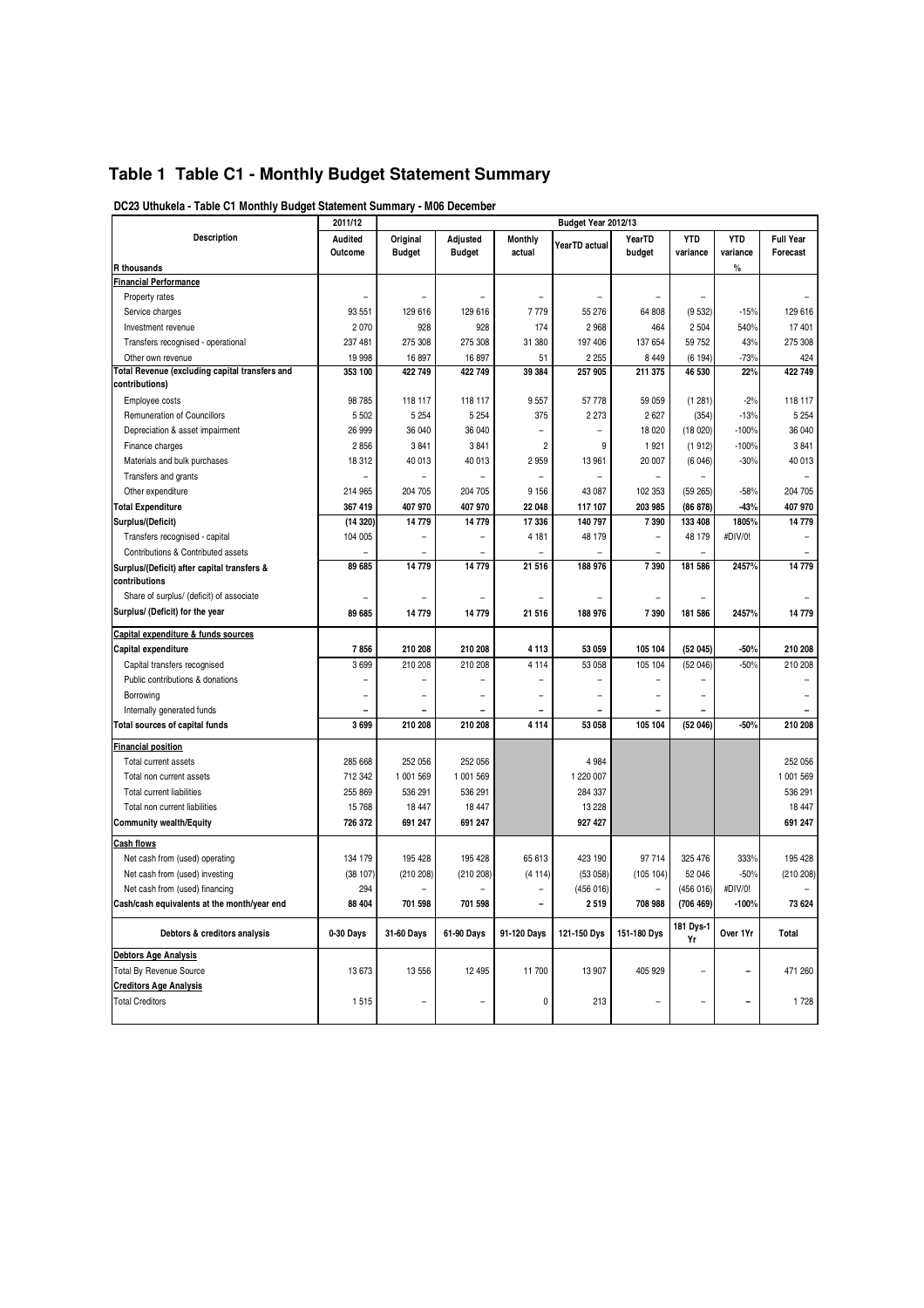#### **Explanatory notes to Table C1 – Monthly Budget Statement Summary**

- 1. Table C1 is a budget summary and provides a concise overview of the District budget from all of the major financial perspectives (operating, capital expenditure, financial position, cash flow, and MFMA funding compliance).
- 2. Financial management reforms emphasises the importance of the municipal budget being funded. This requires the simultaneous assessment of the Financial Performance, Financial Position and Cash Flow Budgets, along with the Capital Budget. The Budget Summary provides the key information in this regard:
- 3. Even though the Council is placing great emphasis on securing the financial sustainability of the municipality, this is not to being done at the expense of services to the poor.

**Table 2 Table C2 – Monthly Budgeted Financial Performance (revenue and expenditure by standard classification)**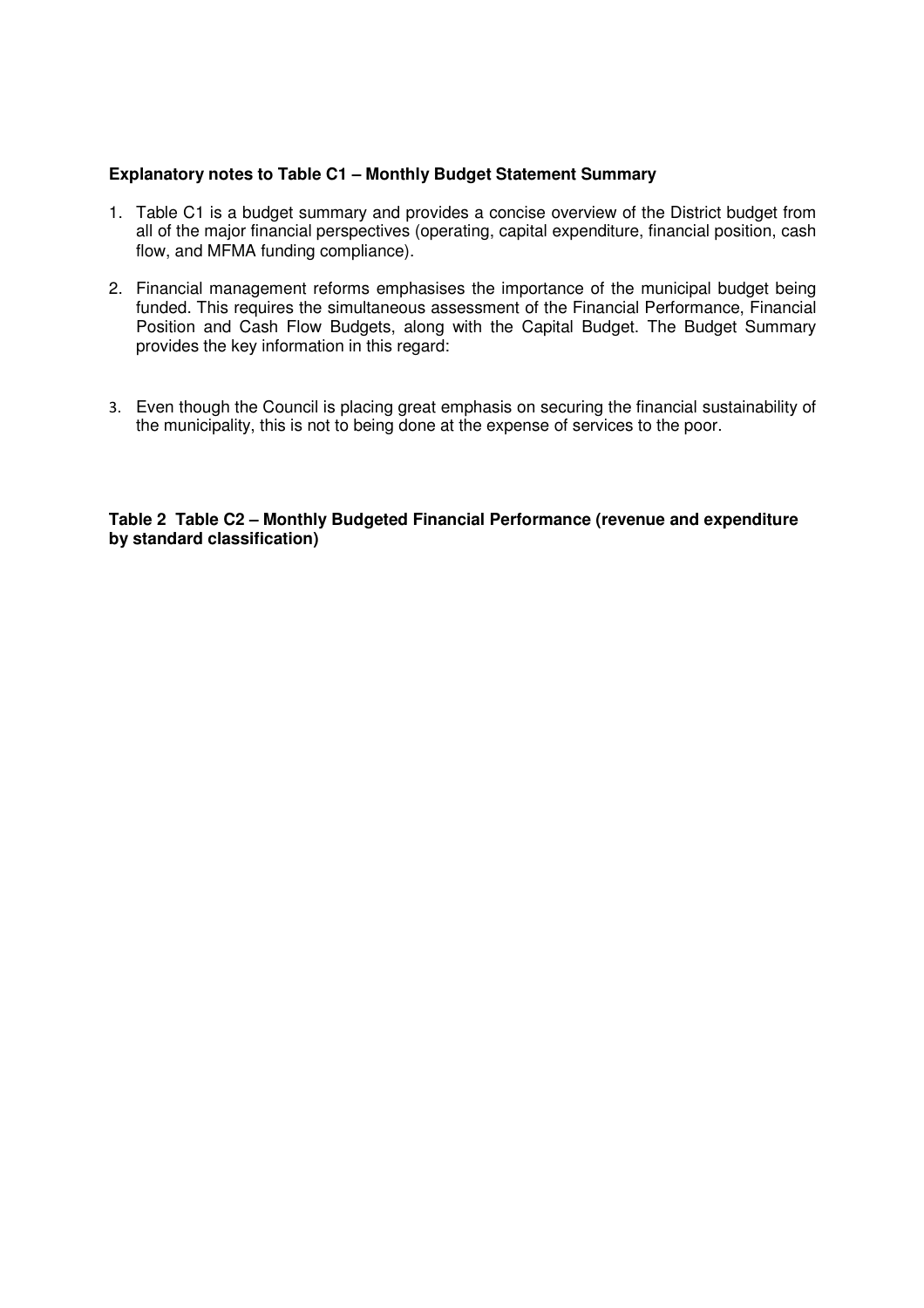|                                            |                | 2011/12                  |                           |                           |                          | Budget Year 2012/13      |                              |                          |                        |                              |
|--------------------------------------------|----------------|--------------------------|---------------------------|---------------------------|--------------------------|--------------------------|------------------------------|--------------------------|------------------------|------------------------------|
| <b>Description</b>                         | Ref            | Audited<br>Outcome       | Original<br><b>Budget</b> | Adjusted<br><b>Budget</b> | Monthly<br>actual        | YearTD<br>actual         | YearTD<br>budget             | <b>YTD variance</b>      | <b>YTD</b><br>variance | <b>Full Year</b><br>Forecast |
| R thousands                                | 1              |                          |                           |                           |                          |                          |                              |                          | $\%$                   |                              |
| Revenue - Standard                         |                |                          |                           |                           |                          |                          |                              |                          |                        |                              |
| Governance and administration              |                | 250 913                  | 153 183                   | 153 183                   | 178                      | 197 487                  | 76 592                       | 120 895                  | 158%                   | 153 183                      |
| Executive and council                      |                | 250 913                  | 153 183                   | 153 183                   | 178                      | 197 487                  | 76 592                       | 120 895                  | 158%                   | 153 183                      |
| Budget and treasury office                 |                | -                        | $\overline{\phantom{0}}$  | $\overline{a}$            | $\overline{\phantom{0}}$ | -                        | $\overline{\phantom{0}}$     | $\overline{\phantom{0}}$ |                        |                              |
| Corporate services                         |                | $\overline{a}$           | ۳                         | $\overline{a}$            | $\overline{a}$           | -                        | ۳                            | $\overline{a}$           |                        |                              |
| <b>Community and public safety</b>         |                | $\overline{\phantom{0}}$ | $\overline{\phantom{a}}$  | $\overline{\phantom{0}}$  | ۰                        | ۰                        | $\blacksquare$               | $\overline{\phantom{0}}$ |                        |                              |
| Community and social services              |                | $\overline{a}$           | $\overline{\phantom{0}}$  | $\overline{\phantom{a}}$  | $\overline{a}$           | $\overline{a}$           | $\overline{\phantom{0}}$     | $\overline{\phantom{0}}$ |                        |                              |
| Sport and recreation                       |                | $\overline{a}$           | ۳                         | $\overline{\phantom{0}}$  | $\overline{a}$           | $\overline{a}$           | $\overline{a}$               | $\overline{a}$           |                        |                              |
| Public safety                              |                | -                        |                           | $\overline{a}$            | -                        | -                        | $\overline{a}$               | $\overline{\phantom{0}}$ |                        |                              |
| Housing                                    |                | -                        | $\overline{a}$            | $\overline{a}$            | -                        | -                        | $\overline{a}$               | $\overline{a}$           |                        |                              |
| Health                                     |                | $\overline{a}$           |                           |                           |                          |                          |                              |                          |                        |                              |
| <b>Economic and environmental services</b> |                | 2 1 2 6                  | 222 208                   | 222 208                   | -                        | 1 000                    | 111 104                      | (110104)                 | $-99%$                 | 222 208                      |
| Planning and development                   |                | 2 1 2 6                  | 222 208                   | 222 208                   | $\overline{a}$           | 1 000                    | 111 104                      | (110104)                 | $-99%$                 | 222 208                      |
| Road transport                             |                | -                        |                           | $\overline{\phantom{0}}$  | $\overline{a}$           | $\overline{a}$           |                              |                          |                        |                              |
| Environmental protection                   |                | $\overline{\phantom{0}}$ |                           | $\overline{\phantom{a}}$  |                          | $\overline{a}$           | $\overline{a}$               | $\overline{a}$           |                        |                              |
| <b>Trading services</b>                    |                | 204 065                  | 254 860                   | 254 860                   | 43 387                   | 107 596                  | 127 430                      | (19834)                  | $-16%$                 | 254 860                      |
| Electricity                                |                | $\overline{a}$           |                           | $\overline{a}$            | $\overline{a}$           | $\overline{\phantom{0}}$ |                              |                          |                        |                              |
| Water                                      |                | 192 126                  | 152 916                   | 152 916                   | 42 276                   | 101 039                  | 76 458                       | 24 581                   | 32%                    | 152 916                      |
| Waste water management                     |                | 11 939                   | 101 944                   | 101 944                   | 1 1 1 1                  | 6557                     | 50 972                       | (44415)                  | $-87%$                 | 101 944                      |
| Waste management                           |                | $\overline{a}$           |                           | $\overline{\phantom{0}}$  | $\overline{a}$           | $\overline{a}$           | -                            | $\overline{\phantom{0}}$ |                        |                              |
| Other                                      | 4              | $\qquad \qquad$          | $\overline{\phantom{a}}$  | $\overline{\phantom{a}}$  | -                        | -                        | $\overline{\phantom{a}}$     | $\overline{\phantom{a}}$ |                        |                              |
| Total Revenue - Standard                   | $\overline{2}$ | 457 104                  | 630 251                   | 630 251                   | 43 565                   | 306 082                  | 315 126                      | (9043)                   | $-3%$                  | 630 251                      |
|                                            |                |                          |                           |                           |                          |                          |                              |                          |                        |                              |
| <b>Expenditure - Standard</b>              |                |                          |                           |                           |                          |                          |                              |                          |                        |                              |
| Governance and administration              |                | 47 031                   | 47 387                    | 47 387                    | 4 2 4 9                  | 22 121                   | 23 694                       | (1573)                   | $-7%$                  | 47 387                       |
| Executive and council                      |                | 16 665                   | 14 24 1                   | 14 241                    | 1 2 1 3                  | 5 9 8 1                  | 7 1 2 1                      | (1139)                   | $-16%$                 | 14 241                       |
| Budget and treasury office                 |                | 11 504                   | 13797                     | 13797                     | 918                      | 5 0 2 2                  | 6899                         | (1877)                   | $-27%$                 | 13797                        |
| Corporate services                         |                | 18 862                   | 19 349                    | 19 349                    | 2 1 1 9                  | 11 118                   | 9675                         | 1 4 4 4                  | 15%                    | 19 349                       |
| <b>Community and public safety</b>         |                | 6 0 7 1                  | 8 4 0 4                   | 8 4 0 4                   | 627                      | 3 0 5 2                  | 4 202                        | (1150)                   | $-27%$                 | 8 4 0 4                      |
| Community and social services              |                | L,                       |                           |                           |                          |                          |                              | $\overline{a}$           |                        |                              |
| Sport and recreation                       |                | $\overline{\phantom{0}}$ |                           | $\overline{a}$            |                          |                          |                              | $\overline{a}$           |                        |                              |
| Public safety                              |                | -                        |                           | $\overline{a}$            | $\overline{a}$           | -                        | $\overline{a}$               | $\overline{a}$           |                        |                              |
| Housing                                    |                | $\overline{\phantom{a}}$ |                           | $\overline{\phantom{a}}$  | $\overline{a}$           | ۳                        | $\overline{\phantom{a}}$     | ۳                        |                        |                              |
| Health                                     |                | 6 0 71                   | 8 4 0 4                   | 8 4 0 4                   | 627                      | 3 0 5 2                  | 4 202                        | (1150)                   | $-27%$                 | 8 4 0 4                      |
| <b>Economic and environmental services</b> |                | 97 645                   | 242 923                   | 242 923                   | 2 330                    | 7647                     | 121 462                      | (113 815)                | -94%                   | 242 923                      |
| Planning and development                   |                | 97 645                   | 242 923                   | 242 923                   | 2 3 3 0                  | 7647                     | 121 462                      | (113 815)                | $-94%$                 | 242 923                      |
| Road transport                             |                | -                        |                           |                           |                          |                          |                              |                          |                        |                              |
| Environmental protection                   |                | -                        |                           |                           |                          | -                        |                              | $\qquad \qquad -$        |                        |                              |
| <b>Trading services</b>                    |                | 216 672                  | 316 759                   | 316 759                   | 14 843                   | 84 288                   | 158 380                      | (74091)                  | $-47%$                 | 316 759                      |
| Electricity                                |                | -                        |                           | $\qquad \qquad -$         |                          | -                        |                              |                          |                        |                              |
| Water                                      |                | 216 672                  | 190 055                   | 190 055                   | 14 843                   | 84 288                   | 95 0 28                      | (10739)                  | $-11%$                 | 190 055                      |
| Waste water management                     |                | -                        | 126 704                   | 126 704                   | $\overline{\phantom{0}}$ | -                        | 63 352                       | (63 352)                 | $-100%$                | 126 704                      |
| Waste management                           |                | $\overline{\phantom{0}}$ |                           |                           | -                        | -                        |                              | -                        |                        |                              |
| Other                                      |                | -                        |                           | $\overline{\phantom{a}}$  | -                        |                          | $\qquad \qquad \blacksquare$ | $\qquad \qquad -$        |                        | $\overline{\phantom{a}}$     |
| Total Expenditure - Standard               | 3              | 367 419                  | 615 473                   | 615 473                   | 22 049                   | 117 108                  | 307 737                      | (190629)                 | $-62%$                 | 615 473                      |
| Surplus/ (Deficit) for the year            |                | 89 685                   | 14778                     | 14 778                    | 21 516                   | 188 975                  | 7389                         | 181 586                  | 2458%                  | 14 778                       |

#### **DC23 Uthukela - Table C2 Monthly Budget Statement - Financial Performance (standard classification) - M06 December**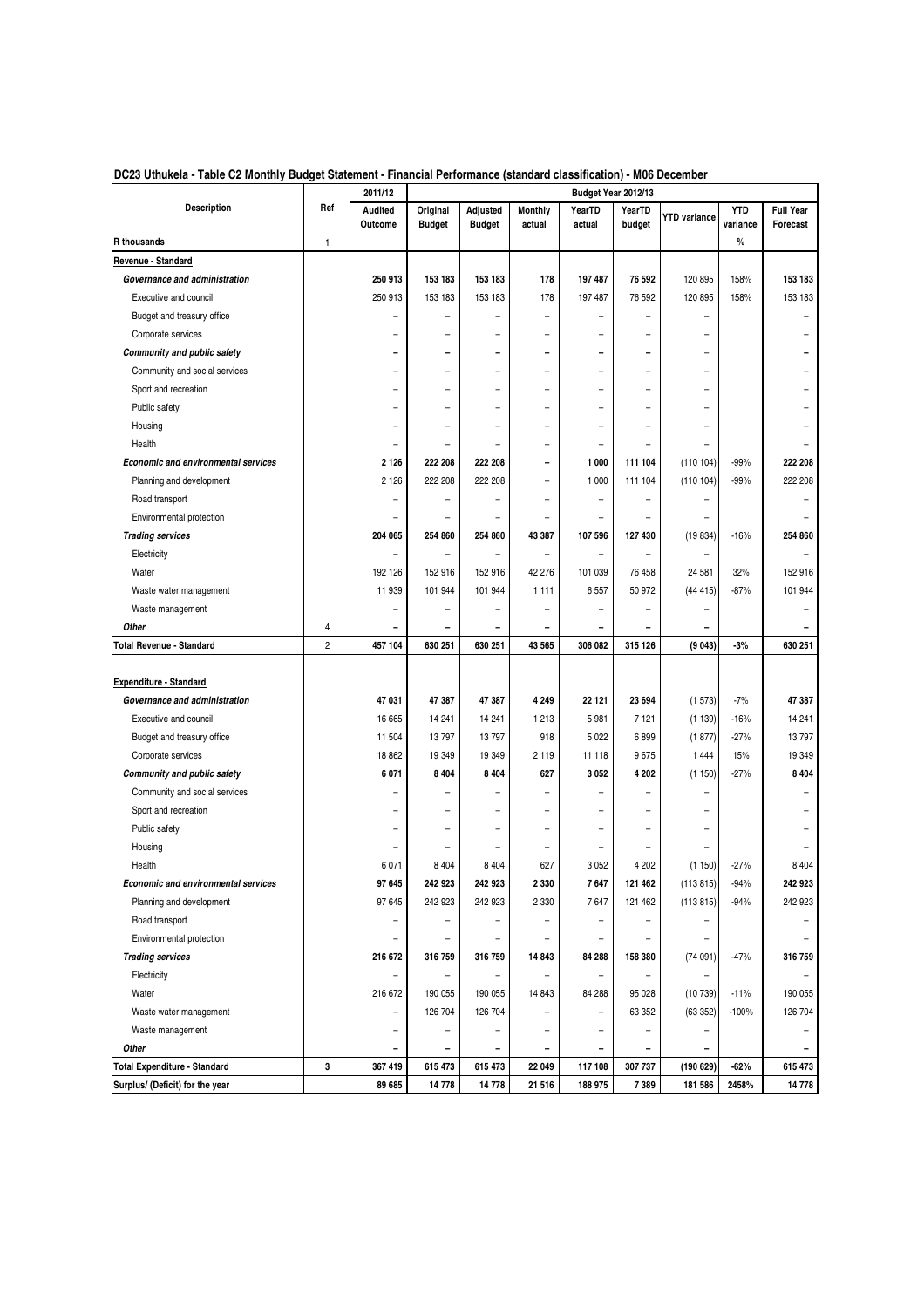#### **Explanatory notes to Table C2 – Monthly Budget Statement - Financial Performance (revenue and expenditure by standard classification)**

1. Table C2 is a view of the budgeted financial performance in relation to revenue and expenditure per standard classification. The modified GFS standard classification divides the municipal services. Municipal revenue, operating expenditure and capital expenditure are then classified in terms if each of these functional areas which enables the National Treasury to compile 'whole of government' reports.

#### **Table 3 Table C3 – Monthly Budget Statement- Financial Performance (revenue and expenditure by municipal vote)**

| <b>Vote Description</b>                            |                | 2011/12                  | Budget Year 2012/13       |                           |                          |                          |                          |                          |                        |                              |
|----------------------------------------------------|----------------|--------------------------|---------------------------|---------------------------|--------------------------|--------------------------|--------------------------|--------------------------|------------------------|------------------------------|
|                                                    | Ref            | Audited<br>Outcome       | Original<br><b>Budget</b> | Adjusted<br><b>Budget</b> | Monthly<br>actual        | YearTD actual            | YearTD<br>budget         | <b>YTD</b><br>variance   | <b>YTD</b><br>variance | <b>Full Year</b><br>Forecast |
| <b>R</b> thousands                                 |                |                          |                           |                           |                          |                          |                          |                          | $\frac{0}{0}$          |                              |
| <b>Revenue by Vote</b>                             | 1              |                          |                           |                           |                          |                          |                          |                          |                        |                              |
| Office of the Mayor                                |                | 250 913                  | 153 183                   | 153 183                   | 178                      | 197 487                  | 76 592                   | 120 895                  | 157.8%                 | 153 183                      |
| Municipal Managers Office                          |                |                          |                           |                           | $\overline{\phantom{a}}$ |                          |                          | $\overline{\phantom{0}}$ |                        |                              |
| Vote 3 - Corporate and Social Services             |                |                          |                           |                           |                          |                          |                          |                          |                        |                              |
| Vote 4 - Budget and Treasury Office                |                | $\overline{\phantom{0}}$ |                           | $\overline{\phantom{0}}$  | $\equiv$                 | ۰                        | $\overline{\phantom{a}}$ | $\equiv$                 |                        |                              |
| Vote 5 - Technical Infrastracture Development      |                | $\overline{\phantom{0}}$ | 14 705                    | 14 705                    | $\equiv$                 | $\overline{\phantom{a}}$ | 7 3 5 3                  | (7353)                   | $-100.0%$              | 14705                        |
| Vote 6 - Planning Economic Development and Tourism |                | 2 1 2 6                  | 207 503                   | 207 503                   | ۰                        | 1 000                    | 103 752                  | (102 752)                | $-99.0%$               | 207 503                      |
| Vote 7 - Municipal Health and WCA                  |                |                          | $\overline{\phantom{0}}$  | $\qquad \qquad -$         | $\overline{\phantom{a}}$ | -                        |                          | $\overline{\phantom{a}}$ |                        |                              |
| Vote 8 - Water and Sanitation Services             |                | 204 065                  | 254 860                   | 254 860                   | 43 387                   | 107 596                  | 127 430                  | (19 834)                 | $-15.6%$               | 254 860                      |
| Vote 9 - [NAME OF VOTE 9]                          |                |                          | $\overline{\phantom{0}}$  | $\overline{\phantom{0}}$  | $\overline{\phantom{0}}$ |                          |                          | $\overline{\phantom{a}}$ |                        |                              |
| Vote 10 - [NAME OF VOTE 10]                        |                |                          |                           |                           | $\equiv$                 | $\overline{ }$           |                          | $\overline{\phantom{a}}$ |                        |                              |
| Vote 11 - [NAME OF VOTE 11]                        |                | $\overline{\phantom{0}}$ | $\overline{\phantom{0}}$  | $\overline{\phantom{0}}$  | $\equiv$                 | $\overline{\phantom{0}}$ | $\overline{\phantom{0}}$ | $\overline{\phantom{m}}$ |                        |                              |
| Vote 12 - [NAME OF VOTE 12]                        |                | $\equiv$                 | $\overline{\phantom{0}}$  | $\overline{\phantom{0}}$  | $\equiv$                 | ۰                        |                          | $\overline{\phantom{0}}$ |                        |                              |
| Vote 13 - [NAME OF VOTE 13]                        |                | $\equiv$                 | $\overline{\phantom{0}}$  | L.                        | L.                       |                          |                          | $\equiv$                 |                        |                              |
| Vote 14 - [NAME OF VOTE 14]                        |                | $\overline{\phantom{0}}$ | $\overline{\phantom{0}}$  |                           | $\overline{\phantom{a}}$ | <u>.</u>                 |                          | $\overline{\phantom{0}}$ |                        |                              |
| Vote 15 - [NAME OF VOTE 15]                        |                |                          |                           |                           |                          |                          |                          |                          |                        |                              |
| <b>Total Revenue by Vote</b>                       | $\overline{2}$ | 457 104                  | 630 251                   | 630 251                   | 43 565                   | 306 083                  | 315 127                  | (9044)                   | $-2.9%$                | 630 251                      |
| <b>Expenditure by Vote</b>                         | 1              |                          |                           |                           |                          |                          |                          |                          |                        |                              |
| Office of the Mayor                                |                | 12 044                   | 9529                      | 9529                      | 1751                     | 3532                     | 4765                     | (1233)                   | $-25.9%$               | 9529                         |
| Municipal Managers Office                          |                | 4 6 21                   | 4712                      | 4712                      | 387                      | 2 4 4 9                  | 2 3 5 6                  | 93                       | 3.9%                   | 4712                         |
| Vote 3 - Corporate and Social Services             |                | 18 862                   | 19 349                    | 19 349                    | 2 1 1 9                  | 11 118                   | 9675                     | 1 4 4 3                  | 14.9%                  | 19349                        |
| Vote 4 - Budget and Treasury Office                |                | 11 504                   | 13797                     | 13797                     | 1 621                    | 5 0 2 2                  | 6899                     | (1877)                   | $-27.2%$               | 13797                        |
| Vote 5 - Technical Infrastracture Development      |                | 13 4 8 5                 | 29 158                    | 29 158                    | 2925                     | 6837                     | 14 579                   | (7742)                   | $-53.1%$               | 29 158                       |
| Vote 6 - Planning Economic Development and Tourism |                | 84 159                   | 213 765                   | 213 765                   | 2 109                    | 2 9 2 5                  | 6837                     | (3912)                   | $-57.2%$               | 213765                       |
| Vote 7 - Municipal Health and WCA                  |                | 6 0 71                   | 8 4 0 4                   | 8 4 0 4                   | 627                      | 3 0 5 2                  | 4 2 0 2                  | (1150)                   | $-27.4%$               | 8 4 0 4                      |
| Vote 8 - Water and Sanitation Services             |                | 216 672                  | 316 759                   | 316 759                   | 10 510                   | 82 172                   | $\equiv$                 | 82 172                   | #DIV/0!                | 316 759                      |
| Vote 9 - [NAME OF VOTE 9]                          |                |                          |                           |                           | ۰                        |                          |                          |                          |                        |                              |
| Vote 10 - [NAME OF VOTE 10]                        |                |                          |                           |                           | $\equiv$                 |                          |                          |                          |                        |                              |
| Vote 11 - [NAME OF VOTE 11]                        |                | $\overline{\phantom{0}}$ | $\overline{\phantom{0}}$  | $\overline{\phantom{0}}$  | $\equiv$                 | $\overline{\phantom{0}}$ |                          | $\overline{\phantom{0}}$ |                        |                              |
| Vote 12 - [NAME OF VOTE 12]                        |                |                          | $\overline{\phantom{0}}$  |                           | $\equiv$                 |                          |                          | $\overline{\phantom{0}}$ |                        |                              |
| Vote 13 - [NAME OF VOTE 13]                        |                | $\overline{\phantom{0}}$ | $\overline{\phantom{0}}$  | $\overline{\phantom{0}}$  | $\equiv$                 |                          |                          | $\overline{\phantom{0}}$ |                        |                              |
| Vote 14 - [NAME OF VOTE 14]                        |                | $\overline{\phantom{0}}$ | $\overline{\phantom{0}}$  |                           | $\overline{\phantom{a}}$ |                          | ۰                        | $\overline{\phantom{a}}$ |                        |                              |
| Vote 15 - [NAME OF VOTE 15]                        |                |                          |                           | $\overline{\phantom{0}}$  | $\qquad \qquad -$        |                          | ۰                        | $\overline{\phantom{a}}$ |                        |                              |
| <b>Total Expenditure by Vote</b>                   | $\overline{c}$ | 367 418                  | 615 473                   | 615 473                   | 22 049                   | 117 107                  | 49 313                   | 67 794                   | 137.5%                 | 615 473                      |
| Surplus/ (Deficit) for the year                    | $\overline{2}$ | 89 686                   | 14778                     | 14778                     | 21 516                   | 188 976                  | 265 814                  | (76 838)                 | $-28.9%$               | 14778                        |

**DC23 Uthukela - Table C3 Monthly Budget Statement - Financial Performance (revenue and expenditure by municipal vote) - M06 December**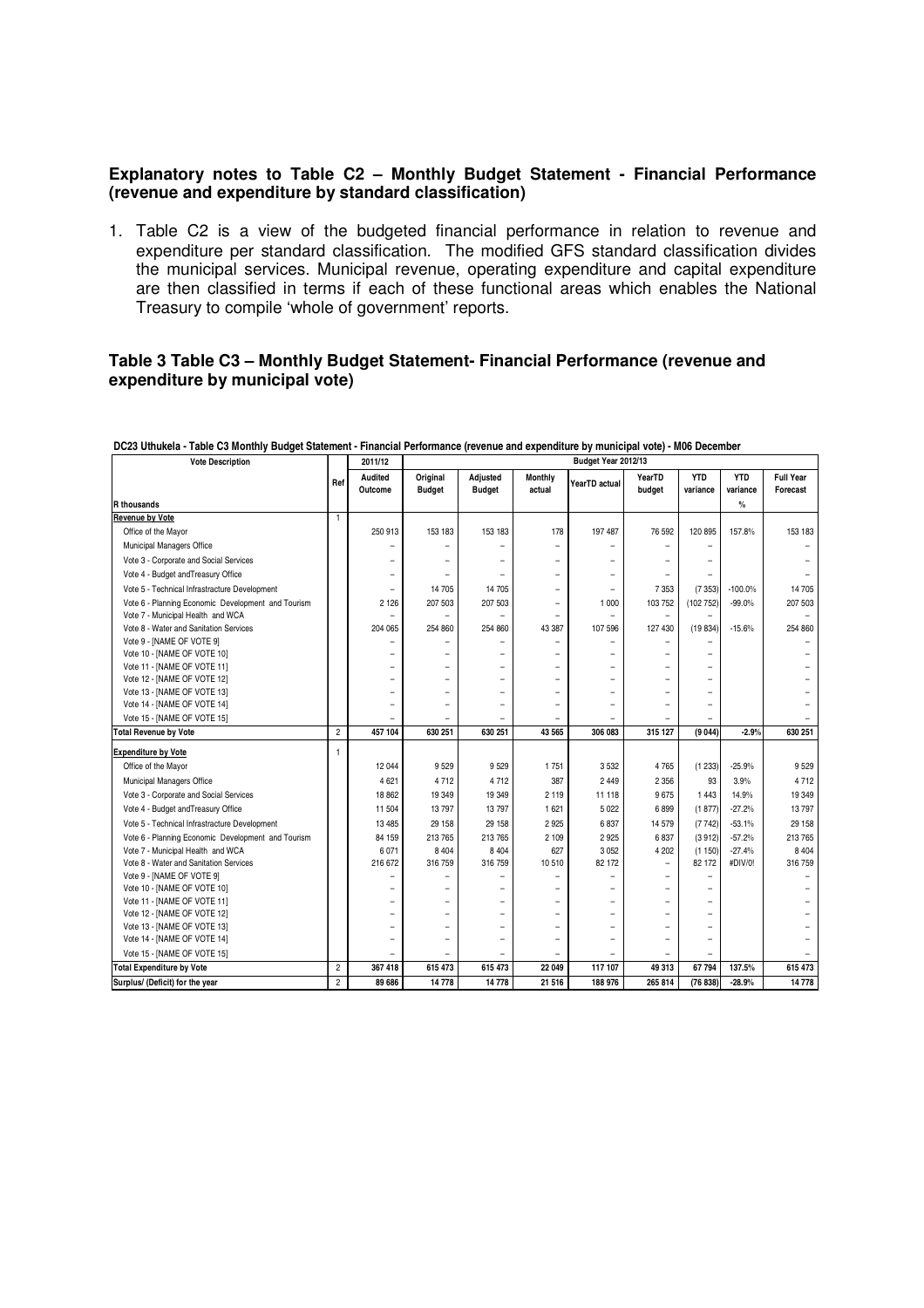#### **Explanatory notes to Table C3 – Monthly Budget Statement - Financial Performance (revenue and expenditure by municipal vote)**

1. Table C3 is a view of the budgeted financial performance in relation to the revenue and expenditure per municipal vote. This table facilitates the view of the budgeted operating performance in relation to the organisational structure of Uthukela District Municipality.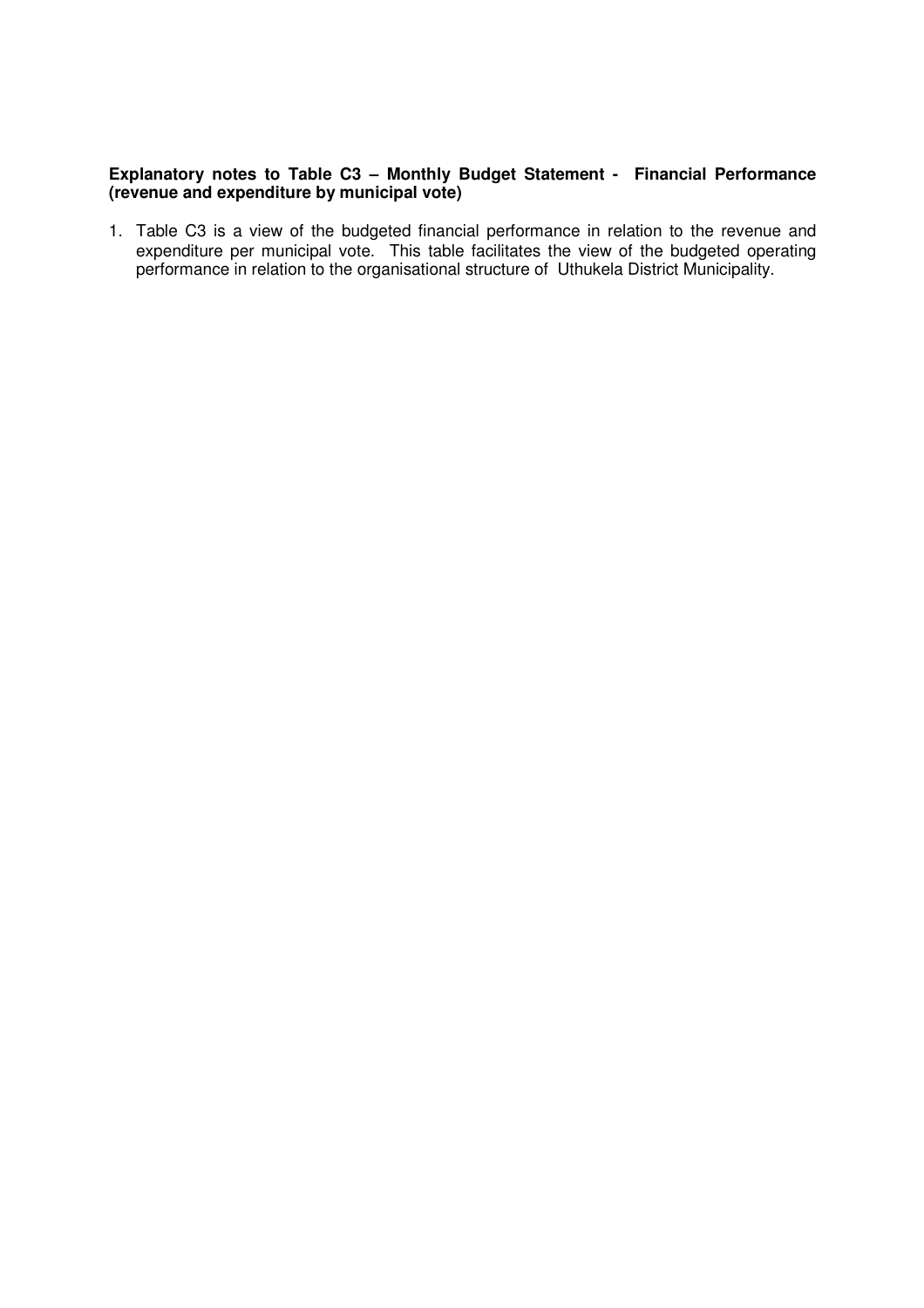## **2. Table 4 Table C4 – Monthly Budget Statements - Financial Performance (revenue and expenditure)**

**DC23 Uthukela - Table C4 Monthly Budget Statement - Financial Performance (revenue and expenditure) - M06 December**

|                                                                  |     | 2011/12        |               | Budget Year 2012/13 |                          |              |                          |            |            |                  |
|------------------------------------------------------------------|-----|----------------|---------------|---------------------|--------------------------|--------------|--------------------------|------------|------------|------------------|
| <b>Description</b>                                               | Ref | <b>Audited</b> | Original      | Adjusted            | <b>Monthly</b>           | YearTD       | YearTD                   | <b>YTD</b> | <b>YTD</b> | <b>Full Year</b> |
|                                                                  |     | Outcome        | <b>Budget</b> | <b>Budget</b>       | actual                   | actual       | budget                   | variance   | variance   | Forecast         |
| <b>R</b> thousands                                               |     |                |               |                     |                          |              |                          |            | $\%$       |                  |
| Revenue By Source                                                |     |                |               |                     |                          |              |                          |            |            |                  |
| Property rates                                                   |     |                |               |                     |                          |              |                          | -          |            |                  |
| Property rates - penalties & collection charges                  |     |                |               |                     |                          |              |                          |            |            |                  |
| Service charges - electricity revenue                            |     |                |               |                     |                          |              |                          |            |            |                  |
| Service charges - water revenue                                  |     | 81 195         | 115 658       | 115 658             | 6 6 6 8                  | 48718        | 57 829                   | (9111)     | $-16%$     | 115 658          |
| Service charges - sanitation revenue                             |     | 12 3 56        | 13 958        | 13 958              | 1 1 1 1                  | 6 5 5 7      | 6979                     | (422)      | $-6%$      | 13 958           |
| Service charges - refuse revenue                                 |     |                |               |                     |                          |              |                          |            |            |                  |
| Service charges - other                                          |     |                |               |                     |                          |              |                          |            |            |                  |
| Rental of facilities and equipment                               |     |                |               |                     |                          |              |                          |            |            |                  |
| Interest earned - external investments                           |     | 2 0 7 0        | 928           | 928                 | 174                      | 2 9 6 8      | 464                      | 2 5 0 4    | 540%       | 928              |
| Interest earned - outstanding debtors                            |     | 16 978         | 16 473        | 16 473              | 39                       | 2 1 9 3      | 8 2 3 7                  | (6043)     | $-73%$     | 16 473           |
| Agency services                                                  |     |                |               |                     |                          |              |                          |            |            |                  |
| Transfers recognised - operational                               |     | 237 481        | 275 308       | 275 308             | 31 380                   | 197 406      | 137 654                  | 59 752     | 43%        | 275 308          |
| Other revenue                                                    |     | 3 0 20         | 424           | 424                 | 13                       | 61           | 212                      | (151)      | $-71%$     | 424              |
| Gains on disposal of PPE                                         |     |                |               |                     |                          |              |                          | ÷          |            |                  |
|                                                                  |     | 353 100        | 422 749       | 422 749             | 39 384                   | 257 905      | 211 375                  | 46 530     | 22%        | 422749           |
| Total Revenue (excluding capital transfers and<br>contributions) |     |                |               |                     |                          |              |                          |            |            |                  |
| <b>Expenditure By Type</b>                                       |     |                |               |                     |                          |              |                          |            |            |                  |
| Employee related costs                                           |     | 98 785         | 118 117       | 118 117             | 9557                     | 57 778       | 59 059                   | (1281)     | $-2%$      | 118 117          |
| Remuneration of councillors                                      |     | 5 5 0 2        | 5 2 5 4       | 5 2 5 4             | 375                      | 2 2 7 3      | 2 6 27                   | (354)      | $-13%$     | 5 2 5 4          |
| Debt impairment                                                  |     | 16 391         | 73 232        | 73 232              | $\mathbf{0}$             | $\mathbf{1}$ | 36 616                   | (36615)    | $-100%$    | 73 232           |
| Depreciation & asset impairment                                  |     | 26 999         | 36 040        | 36 040              | -                        | -            | 18 0 20                  | (18020)    | $-100%$    | 36 040           |
| Finance charges                                                  |     | 2856           | 3841          | 3841                | $\overline{2}$           | 9            | 1921                     | (1912)     | $-100%$    | 3841             |
| <b>Bulk purchases</b>                                            |     | 4 0 4 3        | 40 013        | 40 013              | 2 9 5 9                  | 13 961       | 20 007                   | (6046)     | $-30%$     | 40 013           |
| Other materials                                                  |     | 14 268         |               |                     |                          |              | ۳                        |            |            |                  |
| Contracted services                                              |     |                | 37 614        | 37614               | $\overline{\phantom{0}}$ | ۰            | 18 807                   | (18807)    | $-100%$    | 37614            |
| Transfers and grants                                             |     |                |               |                     |                          |              | $\overline{\phantom{0}}$ |            |            |                  |
| Other expenditure                                                |     | 198 509        | 93 859        | 93 859              | 9 1 5 6                  | 43 086       | 46 930                   | (3843)     | $-8%$      | 93 859           |
| Loss on disposal of PPE                                          |     | 65             |               |                     |                          |              |                          |            |            |                  |
| <b>Total Expenditure</b>                                         |     | 367 419        | 407 970       | 407 970             | 22 048                   | 117 107      | 203 985                  | (86 878)   | $-43%$     | 407 970          |
|                                                                  |     |                |               |                     |                          |              |                          |            |            |                  |
| Surplus/(Deficit)                                                |     | (14320)        | 14779         | 14779               | 17 336                   | 140 797      | 7 3 9 0                  | 133 408    | 0          | 14779            |
| Transfers recognised - capital                                   |     | 104 005        |               |                     | 4 181                    | 48 179       |                          | 48 179     | #DIV/0!    |                  |
| Contributions recognised - capital                               |     |                |               |                     |                          |              |                          |            |            |                  |
| Contributed assets                                               |     |                |               |                     |                          |              |                          |            |            |                  |
| Surplus/(Deficit) after capital transfers &                      |     | 89 685         | 14 779        | 14779               | 21 516                   | 188 976      | 7 3 9 0                  |            |            | 14779            |
| contributions                                                    |     |                |               |                     |                          |              |                          |            |            |                  |
| Taxation                                                         |     |                |               |                     |                          |              |                          | -          |            |                  |
| Surplus/(Deficit) after taxation                                 |     | 89 685         | 14779         | 14779               | 21 516                   | 188 976      | 7 3 9 0                  |            |            | 14779            |
| Attributable to minorities                                       |     |                |               |                     |                          |              |                          |            |            |                  |
| Surplus/(Deficit) attributable to municipality                   |     | 89 685         | 14779         | 14779               | 21 516                   | 188 976      | 7 390                    |            |            | 14779            |
| Surplus/ (Deficit) for the year                                  |     | 89 685         | 14 779        | 14779               | 21 516                   | 188 976      | 7 3 9 0                  |            |            | 14779            |
|                                                                  |     |                |               |                     |                          |              |                          |            |            |                  |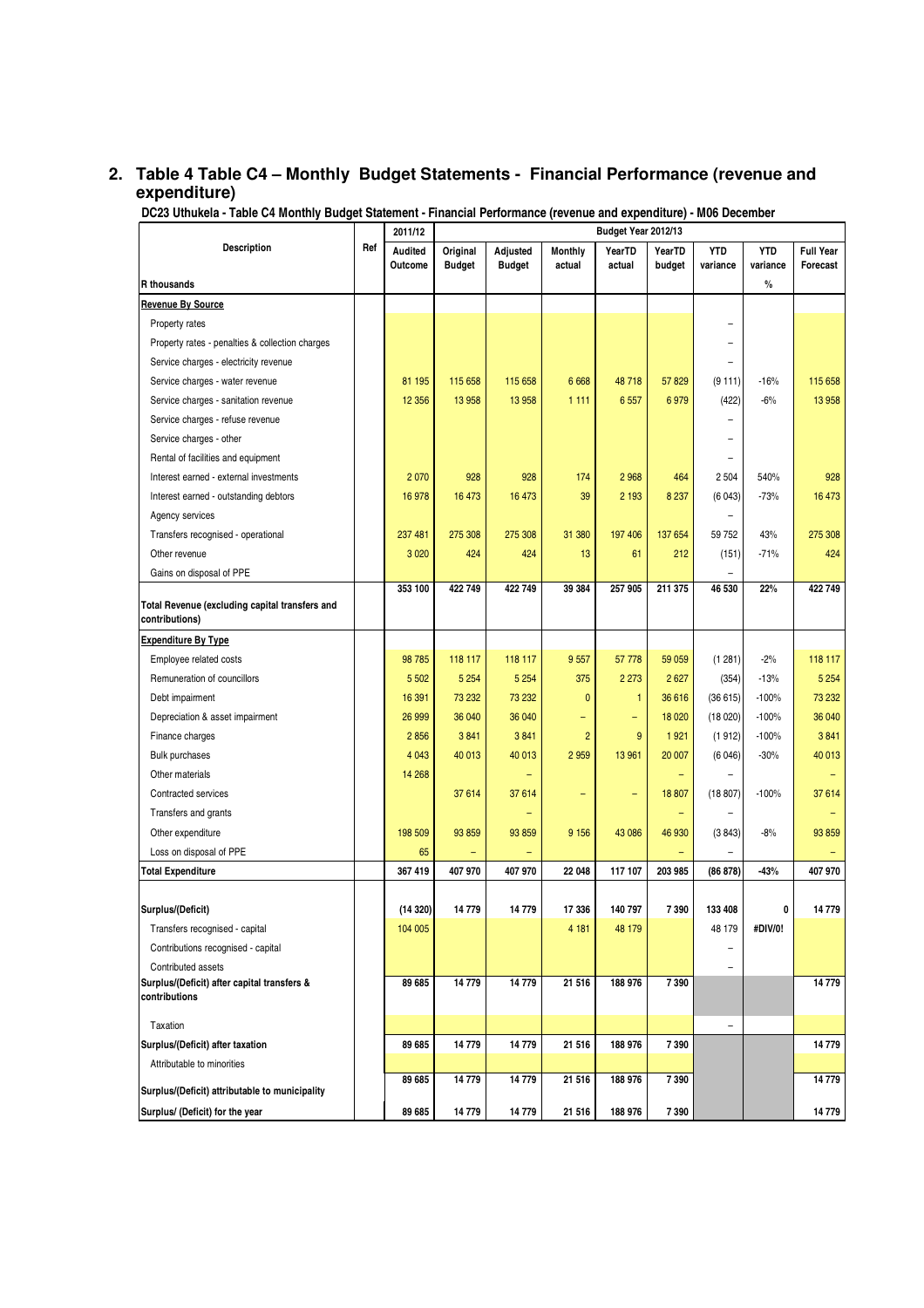#### **Explanatory notes to Table C4 - Monthly Budget Statement - Financial Performance (revenue and expenditure)**

- 1. Total revenue is R306 083 000 and Total Operating expenditure is R 117 107 310 as at 31 December 2013.
- 2. The Services charges, revenue relating to water and sanitation amounts to R 64 808 000 which amounts to 85 percent of the total revenue.
- 3. Transfers recognised operating includes the government equitable share and other operating grants from national and provincial government.
- 4. Transfer recognised Capital includes all capital grants from national and provincial government.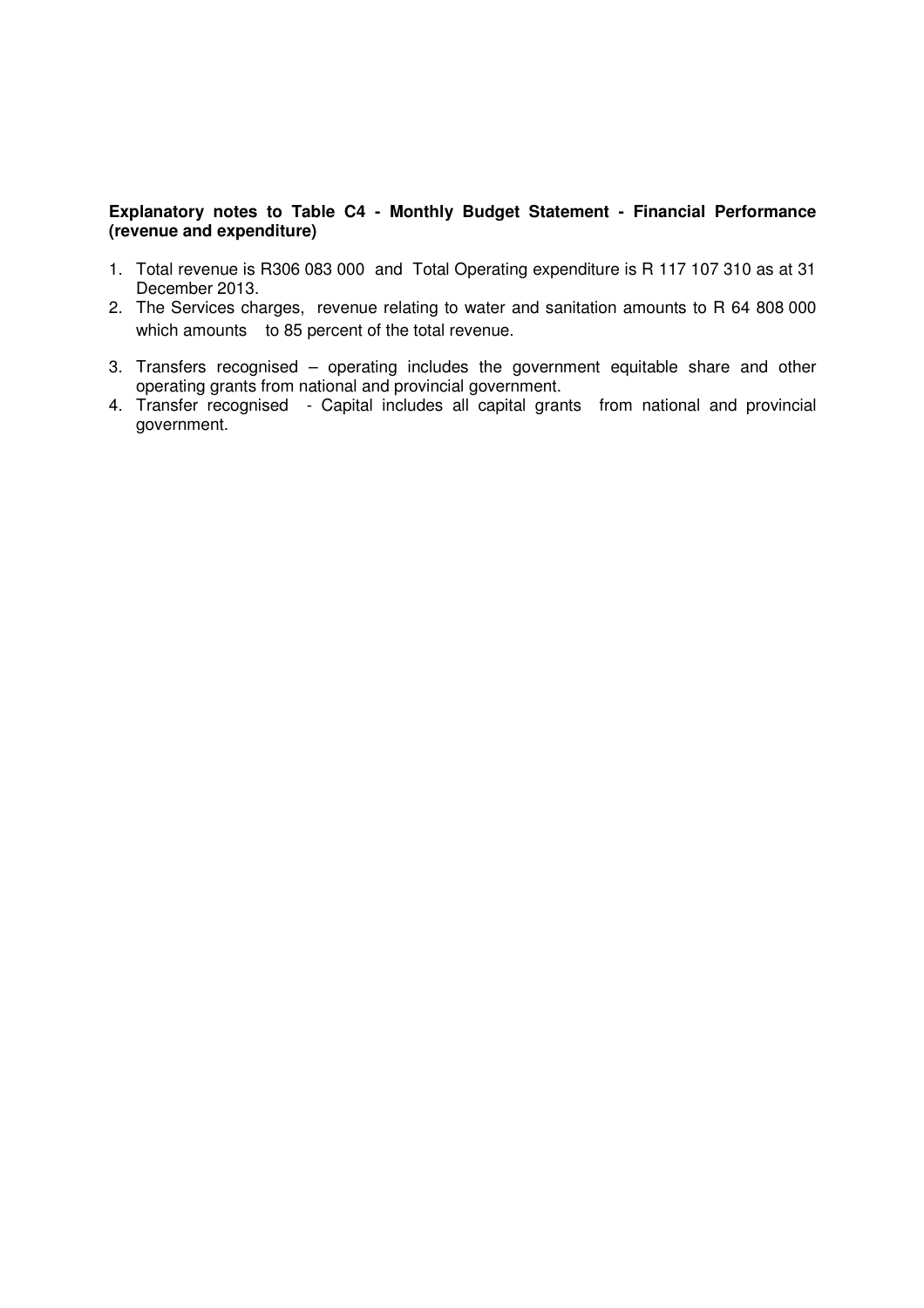Table 5 Table C5 – Monthly Budget Statement - Capital Expenditure (by municipal vote, standard classification and funding source)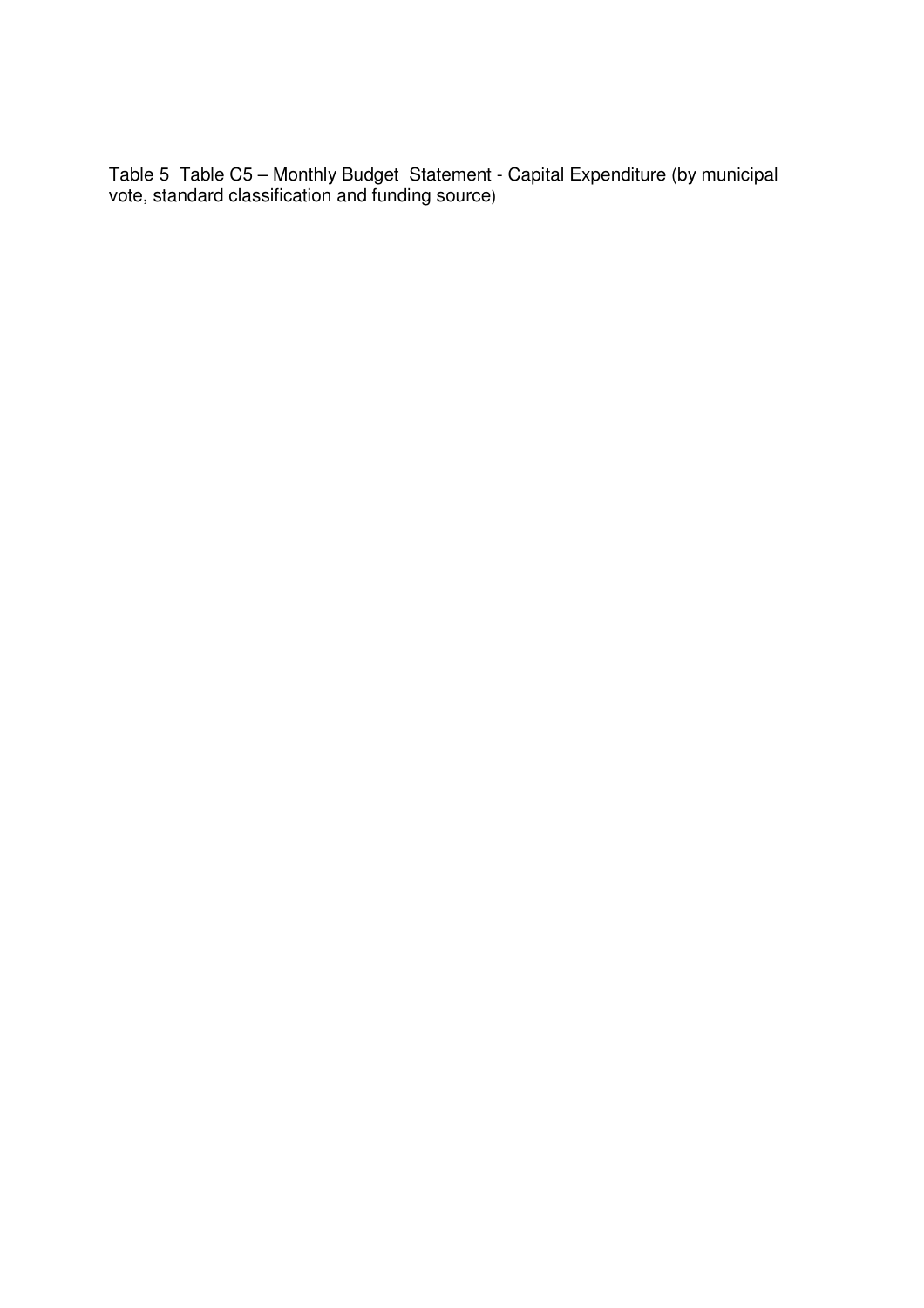**DC23 Uthukela - Table C5 Monthly Budget Statement - Capital Expenditure (municipal vote, standard classification and funding) - M06 December**

|                                                            |                | 2011/12                  |                           |                           |                          |                  | Budget Year 2012/13      |                        |                        |                              |
|------------------------------------------------------------|----------------|--------------------------|---------------------------|---------------------------|--------------------------|------------------|--------------------------|------------------------|------------------------|------------------------------|
| <b>Vote Description</b>                                    | Ref            | Audited<br>Outcome       | Original<br><b>Budget</b> | Adjusted<br><b>Budget</b> | <b>Monthly</b><br>actual | YearTD<br>actual | YearTD<br>budget         | <b>YTD</b><br>variance | <b>YTD</b><br>variance | <b>Full Year</b><br>Forecast |
| R thousands                                                | $\mathbf{1}$   |                          |                           |                           |                          |                  |                          |                        | $\%$                   |                              |
| Multi-Year expenditure appropriation                       | $\overline{2}$ |                          |                           |                           |                          |                  |                          |                        |                        |                              |
| Office of the Mayor                                        |                |                          | ۰                         |                           | -                        |                  | $\overline{\phantom{a}}$ |                        |                        |                              |
| Municipal Managers Office                                  |                |                          |                           |                           |                          |                  |                          |                        |                        |                              |
| Vote 3 - Corporate and Social Services                     |                |                          |                           |                           | -                        |                  | ÷                        |                        |                        |                              |
| Vote 4 - Budget and Treasury Office                        |                |                          | ۰                         | $\overline{\phantom{0}}$  | -                        | ۳                | ۰                        |                        |                        |                              |
| Vote 5 - Technical Infrastracture Development              |                |                          |                           |                           |                          |                  |                          |                        |                        |                              |
| Vote 6 - Planning Economic Development and Tourism         |                |                          | ÷                         | $\equiv$                  | $\overline{a}$           |                  | $\overline{\phantom{a}}$ |                        |                        |                              |
| Vote 7 - Municipal Health and WCA                          |                |                          | -                         | $\overline{\phantom{0}}$  | -                        |                  | $\overline{\phantom{0}}$ | -                      |                        |                              |
| Vote 8 - Water and Sanitation Services                     |                |                          | -                         | -                         | -                        | -                | $\qquad \qquad -$        | -                      |                        |                              |
| Total Capital Multi-year expenditure                       | 4,7            | $\overline{\phantom{0}}$ | Ē,                        | ۳                         | $\overline{ }$           |                  | $\overline{\phantom{0}}$ |                        |                        |                              |
| Single Year expenditure appropriation                      | $\overline{2}$ |                          |                           |                           |                          |                  |                          |                        |                        |                              |
| Office of the Mayor                                        |                |                          |                           |                           |                          |                  | $\overline{a}$           |                        |                        |                              |
| Municipal Managers Office                                  |                |                          |                           | $\overline{\phantom{0}}$  |                          |                  | $\equiv$                 |                        |                        |                              |
| Vote 3 - Corporate and Social Services                     |                |                          | 30                        | 30                        | ÷,                       | 9                | 15                       | (6)                    | $-37%$                 | 30                           |
| Vote 4 - Budget and Treasury Office                        |                |                          | 35                        | 35                        | 0                        | $\overline{a}$   | 18                       | (18)                   | $-100%$                | 35                           |
| Vote 5 - Technical Infrastracture Development              |                | 4 1 5 6                  | 207 503                   | 207 503                   | ÷                        | 757              | 103 752                  | (102 995)              | $-99%$                 | 207 503                      |
| Vote 6 - Planning Economic Development and Tourism         |                | $\overline{\phantom{0}}$ | 2540                      | 2540                      | 2703                     | 42 422           | 1 2 7 0                  | 41 152                 | 3240%                  | 2 5 4 0                      |
| Vote 7 - Municipal Health and WCA                          |                |                          | 100                       | 100                       | $\overline{\phantom{0}}$ | $\mathbf{1}$     | 50                       | (49)                   | $-99%$                 | 100                          |
| Vote 8 - Water and Sanitation Services                     |                | 3699                     | $\overline{\phantom{0}}$  | $\overline{\phantom{a}}$  | 1410                     | 9870             | $\overline{\phantom{0}}$ | 9870                   | #DIV/0!                | $\overline{\phantom{a}}$     |
| Total Capital single-year expenditure                      | 4              | 7856                     | 210 208                   | 210 208                   | 4 1 1 3                  | 53 059           | 105 104                  | (52045)                | -50%                   | 210 208                      |
| <b>Total Capital Expenditure</b>                           |                | 7856                     | 210 208                   | 210 208                   | 4 1 1 3                  | 53 059           | 105 104                  | (52045)                | $-50%$                 | 210 208                      |
| Capital Expenditure - Standard Classification              |                |                          |                           |                           |                          |                  |                          |                        |                        |                              |
| Governance and administration                              |                |                          | 65                        | 65                        | 0                        | 9                | 33                       | (23)                   | $-71%$                 |                              |
| <b>Executive and council</b>                               |                |                          | ۳                         | ÷                         |                          |                  |                          | ÷                      |                        |                              |
| Budget and treasury office                                 |                |                          | 35                        | 35                        | $\mathbf{0}$             |                  | 18                       | (18)                   | $-100%$                |                              |
| Corporate services                                         |                |                          | 30                        | 30                        | Ξ                        | 9                | 15                       | (6)                    | $-37%$                 |                              |
| Community and public safety                                |                |                          | 100                       | 100                       | -                        | 1                | 50                       | (49)                   | $-99%$                 |                              |
| Community and social services                              |                |                          |                           |                           |                          |                  |                          |                        |                        |                              |
| Sport and recreation                                       |                |                          |                           |                           |                          |                  |                          |                        |                        |                              |
| Public safety                                              |                |                          |                           |                           |                          |                  |                          |                        |                        |                              |
| Health                                                     |                |                          | 100                       | 100                       |                          | $\mathbf{1}$     | 50                       | (49)                   | $-99%$                 |                              |
| <b>Economic and environmental services</b>                 |                | $\blacksquare$           | 210 043                   | 210 043                   | 2703                     | 43 179           | 105 022                  | (61843)                | $-59%$                 | $\overline{\phantom{0}}$     |
| Planning and development                                   |                |                          | 210 043                   | 210 043                   | 2703                     | 43 179           | 105 022                  | (61843)                | $-59%$                 |                              |
| Road transport                                             |                |                          |                           |                           |                          |                  |                          |                        |                        |                              |
| Environmental protection                                   |                |                          |                           |                           |                          |                  |                          |                        |                        |                              |
| <b>Trading services</b>                                    |                | 3699                     | -                         |                           | 1410                     | 9870             | ۰                        | 9870                   | #DIV/0!                |                              |
| Water                                                      |                | 3699                     |                           |                           | 1410                     | 9870             |                          | 9870                   | #DIV/0!                |                              |
| Waste water management                                     |                |                          |                           |                           |                          |                  |                          | -                      |                        |                              |
| <b>Total Capital Expenditure - Standard Classification</b> | 3              | 3699                     | 210 208                   | 210 208                   | 4114                     | 53 058           | 105 104                  | (52046)                | -50%                   | ÷                            |
| Funded by:                                                 |                |                          |                           |                           |                          |                  |                          |                        |                        |                              |
| <b>National Government</b>                                 |                | 3699                     | 207 503                   | 207 503                   | 4 1 1 3                  | 53 048           | 103 752                  | (50703)                | $-49%$                 | 207 503                      |
| <b>Provincial Government</b>                               |                |                          |                           |                           |                          |                  |                          |                        |                        |                              |
| <b>District Municipality</b>                               |                |                          |                           |                           |                          |                  |                          |                        |                        |                              |
| Other transfers and grants                                 |                |                          |                           |                           |                          |                  |                          | $\qquad \qquad -$      |                        |                              |
| Transfers recognised - capital                             |                | 3699                     | 207 503                   | 207 503                   | 4 1 1 3                  | 53 048           | 103752                   | (50703)                | -49%                   | 207 503                      |
| Public contributions & donations                           | 5              |                          |                           |                           |                          |                  |                          |                        |                        |                              |
| <b>Borrowing</b>                                           |                |                          |                           |                           |                          |                  |                          |                        |                        |                              |
|                                                            | 6              |                          |                           |                           |                          |                  |                          |                        |                        |                              |
| Internally generated funds                                 |                | 3699                     | 2705                      | 2705                      | 1410                     | 9870             | 1 3 5 3                  | 8517                   | 630%<br>$-40%$         | 2705                         |
| <b>Total Capital Funding</b>                               |                | 7399                     | 210 208                   | 210 208                   | 5 5 2 4                  | 62 918           | 105 104                  | (42186)                |                        | 210 208                      |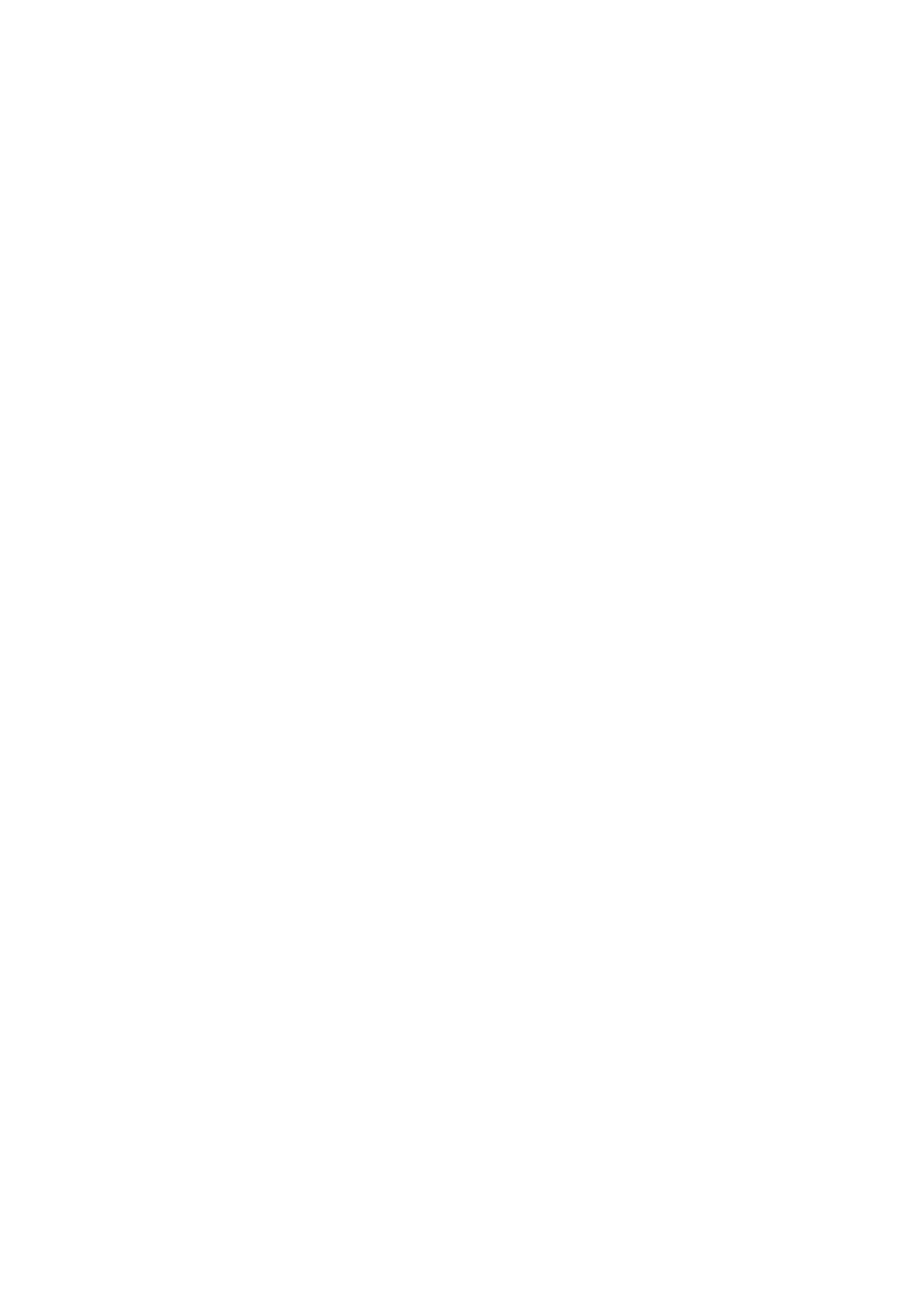- $\triangleright$  Table C5 is a breakdown of the capital programme in relation to capital expenditure by municipal vote (multi-year and single-year appropriations); capital expenditure by standard classification; and the funding sources necessary to fund the capital budget, including information on capital transfers from national and provincial departments.
- $\triangleright$  The capital programme is funded from capital and provincial grants and transfers, borrowing and internally generated funds from current year surpluses.Capital transfers spent totals to R53 058 000 which is 25.24 per cent of the total capital budget.

Table 6 Table C6 – Monthly Budget Statement - Financial Position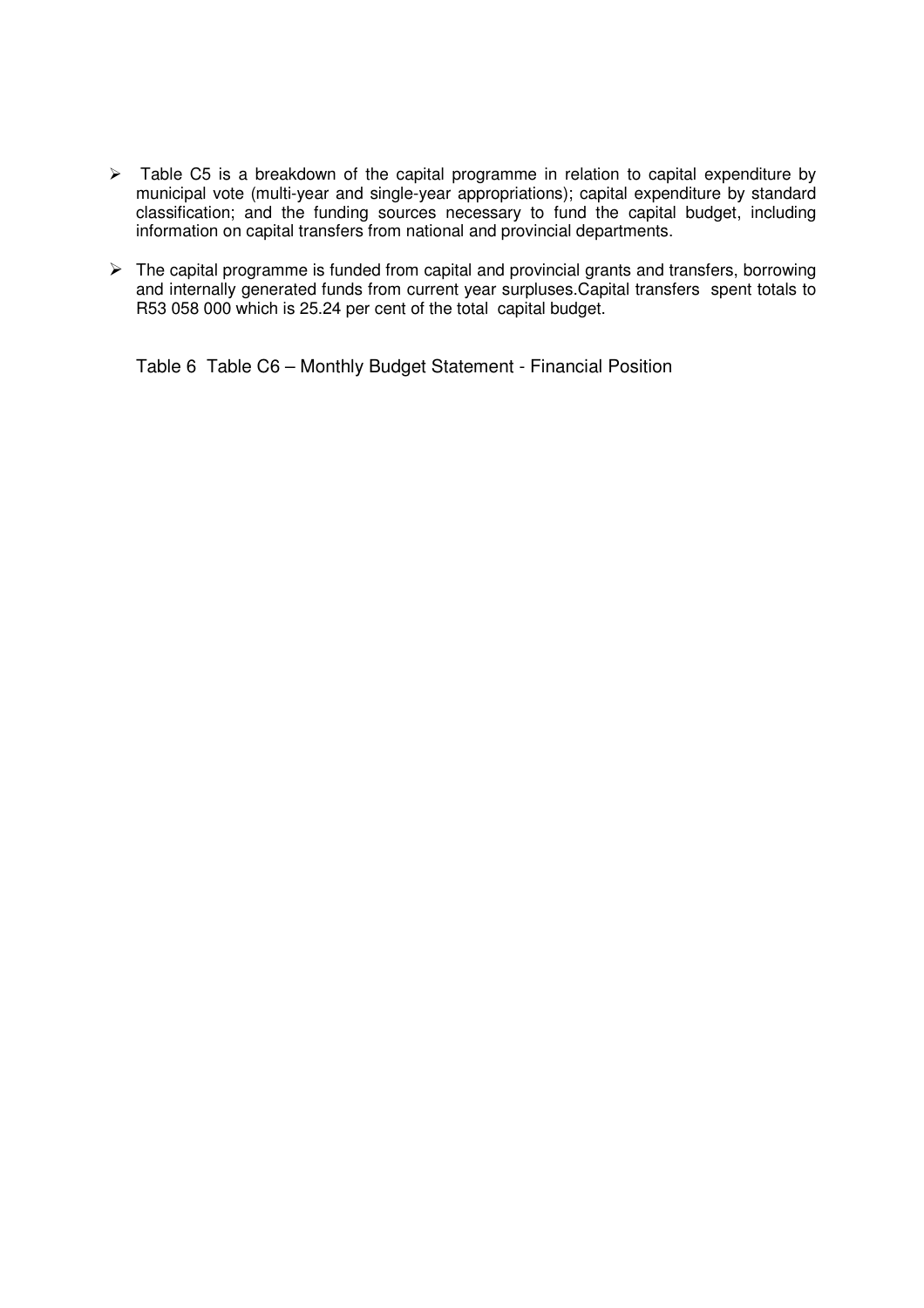|                                          |            | 2011/12 |               |               | Budget Year 2012/13 |                  |
|------------------------------------------|------------|---------|---------------|---------------|---------------------|------------------|
| <b>Description</b>                       | Ref        | Audited | Original      | Adjusted      |                     | <b>Full Year</b> |
|                                          |            | Outcome | <b>Budget</b> | <b>Budget</b> | YearTD actual       | Forecast         |
| <b>R</b> thousands                       | 1          |         |               |               |                     |                  |
| <b>ASSETS</b>                            |            |         |               |               |                     |                  |
| <b>Current assets</b>                    |            |         |               |               |                     |                  |
| Cash                                     |            | 27 960  |               |               | 2519                |                  |
| Call investment deposits                 |            | 60 444  | 63 300        | 63 300        | 218                 | 63 300           |
| Consumer debtors                         |            | 180 647 | 180 787       | 180 787       | 1 0 68              | 180 787          |
| Other debtors                            |            | 12 913  | 4 0 1 4       | 4 0 1 4       |                     | 4 0 14           |
| Current portion of long-term receivables |            |         |               |               |                     |                  |
| Inventory                                |            | 3704    | 3 9 5 5       | 3 9 5 5       | 1 1 7 9             | 3 9 5 5          |
| <b>Total current assets</b>              |            | 285 668 | 252 056       | 252 056       | 4984                | 252 056          |
| Non current assets                       |            |         |               |               |                     |                  |
| Long-term receivables                    |            |         |               |               |                     |                  |
| Investments                              |            |         |               |               | 248 615             |                  |
| Investment property                      |            |         |               |               |                     |                  |
| Investments in Associate                 |            |         |               |               |                     |                  |
| Property, plant and equipment            |            | 712 293 | 1 001 518     | 1 001 518     | 971 392             | 1 001 518        |
| Agricultural                             |            |         |               |               |                     |                  |
| <b>Biological assets</b>                 |            |         |               |               |                     |                  |
| Intangible assets                        |            | 49      | 51            | 51            |                     | 51               |
| Other non-current assets                 |            |         |               |               |                     |                  |
| Total non current assets                 |            | 712 342 | 1 001 569     | 1 001 569     | 1 220 007           | 1 001 569        |
| TOTAL ASSETS                             |            | 998 009 | 1 253 625     | 1 253 625     | 1 224 991           | 1 253 625        |
| LIABILITIES                              |            |         |               |               |                     |                  |
| <b>Current liabilities</b>               |            |         |               |               |                     |                  |
| <b>Bank overdraft</b>                    |            |         | 231 161       | 231 161       |                     | 231 161          |
| Borrowing                                |            | 2 3 1 7 | 2722          | 2722          | 1905                | 2 7 2 2          |
| Consumer deposits                        |            | 8 4 0 8 | 8 1 3 2       | 8 1 3 2       | 378                 | 8 1 3 2          |
| Trade and other payables                 |            | 210 761 | 294 276       | 294 276       | 24 29 6             | 294 276          |
| Provisions                               |            | 34 383  |               |               | 257758              |                  |
| <b>Total current liabilities</b>         |            | 255 869 | 536 291       | 536 291       | 284 337             | 536 291          |
| Non current liabilities                  |            |         |               |               |                     |                  |
| Borrowing                                |            | 12 458  | 14 267        | 14 267        | 13 2 28             | 14 267           |
| Provisions                               |            | 3 3 1 0 | 4 180         | 4 180         |                     | 4 180            |
| <b>Total non current liabilities</b>     |            | 15 768  | 18 447        | 18 447        | 13 2 28             | 18 447           |
| <b>TOTAL LIABILITIES</b>                 |            | 271 637 | 554 738       | 554 738       | 297 564             | 554 738          |
| <b>NET ASSETS</b>                        | 2          | 726 372 | 698 887       | 698 887       | 927 427             | 698 887          |
| <b>COMMUNITY WEALTH/EQUITY</b>           |            |         |               |               |                     |                  |
| Accumulated Surplus/(Deficit)            |            | 726 372 | 691 247       | 691 247       | 188 976             | 691 247          |
| Reserves                                 |            |         |               |               | 738 451             |                  |
| TOTAL COMMUNITY WEALTH/EQUITY            | $\sqrt{2}$ | 726 372 | 691 247       | 691 247       | 927 427             | 691 247          |

**DC23 Uthukela - Table C6 Monthly Budget Statement - Financial Position - M06 December**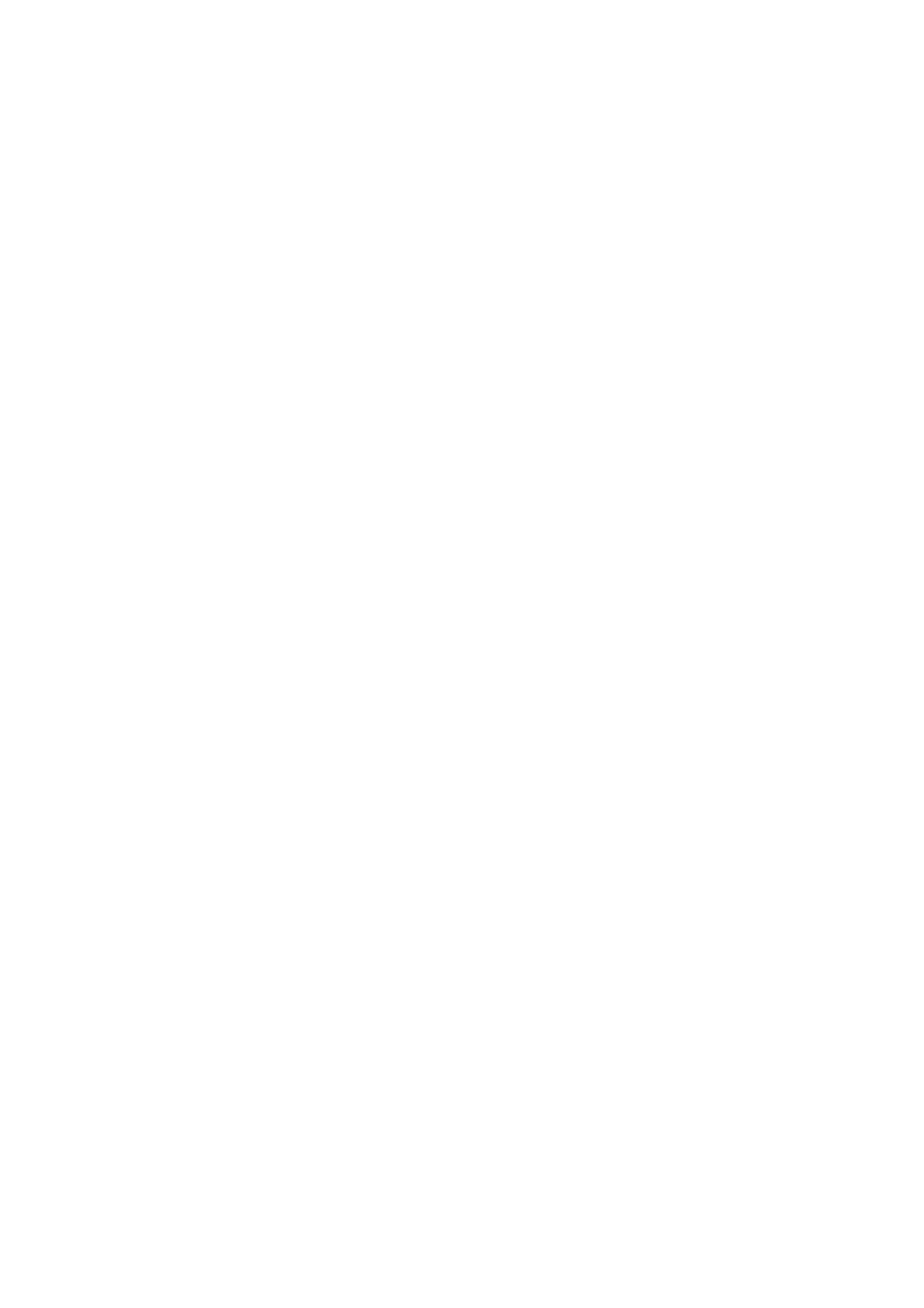#### **Explanatory notes to Table C6 - Monthly Budget Statements ( Financial Position)**

- 1. Table C6 is consistent with international standards of good financial management practice, and improves understand ability for councillors and management of the impact of the budget on the statement of financial position (balance sheet).
- 2. This format of presenting the statement of financial position is aligned to GRAP1, which is generally aligned to the international version which presents Assets less Liabilities as "accounting" Community Wealth. The order of items within each group illustrates items in order of liquidity; i.e. assets readily converted to cash, or liabilities immediately required to be met from cash, appear first.
- 3. Any movement on the Budgeted Financial Performance or the Capital Budget will inevitably impact on the Budgeted Financial Position. As an example, the collection rate by the municipality has an impact on the cash position of the municipality and subsequently inform the level of cash and cash equivalents.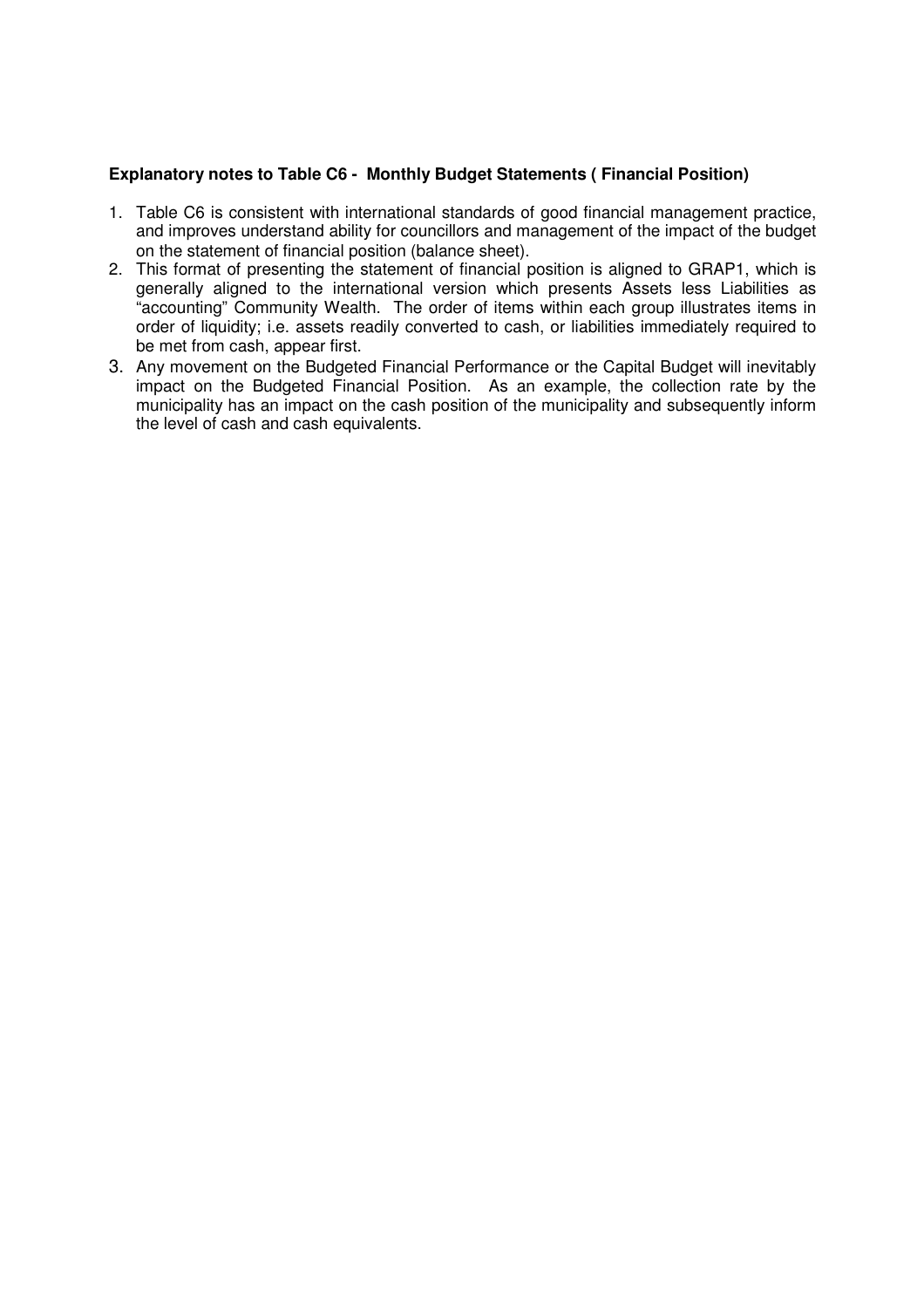## **Table 7 Table C7 – Monthly Budget Statements - Cash Flow**

|                                                   |     | 2011/12            |                           |                           |                   |                  | Budget Year 2012/13 |                          |                        |                              |
|---------------------------------------------------|-----|--------------------|---------------------------|---------------------------|-------------------|------------------|---------------------|--------------------------|------------------------|------------------------------|
| <b>Description</b>                                | Ref | Audited<br>Outcome | Original<br><b>Budget</b> | Adjusted<br><b>Budget</b> | Monthly<br>actual | YearTD<br>actual | YearTD<br>budget    | <b>YTD</b><br>variance   | <b>YTD</b><br>variance | <b>Full Year</b><br>Forecast |
| <b>R</b> thousands                                | 1   |                    |                           |                           |                   |                  |                     |                          | $\%$                   |                              |
| <b>CASH FLOW FROM OPERATING ACTIVITIES</b>        |     |                    |                           |                           |                   |                  |                     |                          |                        |                              |
| Receipts                                          |     |                    |                           |                           |                   |                  |                     |                          |                        |                              |
| Ratepayers and other                              |     | 273 123            | 130 968                   | 130 968                   | 7791              | 55 337           | 65 484              | (10147)                  | $-15%$                 | 130 968                      |
| Government - operating                            |     | 34 583             | 275 308                   | 275 308                   | 31 380            | 197 406          | 137 654             | 59 752                   | 43%                    | 275 308                      |
| Government - capital                              |     | 91 768             | 207 503                   | 207 503                   | 4 1 8 1           | 48 179           | 103 752             | (55 573)                 | $-54%$                 | 207 503                      |
| Interest                                          |     |                    | 16 473                    | 16 473                    | 213               | 5 1 6 2          | 8 2 3 7             | (3075)                   | $-37%$                 | 16 473                       |
| <b>Dividends</b>                                  |     |                    |                           |                           |                   |                  |                     |                          |                        |                              |
| Payments                                          |     |                    |                           |                           |                   |                  |                     |                          |                        |                              |
| Suppliers and employees                           |     | (265 295)          | (430983)                  | (430983)                  | 22 046            | 117 098          | (215 492)           | (332 589)                | 154%                   | (430983)                     |
| Finance charges                                   |     |                    | (3841)                    | (3841)                    | $\overline{2}$    | 9                | (1921)              | (1929)                   | 100%                   | (3841)                       |
| <b>Transfers and Grants</b>                       |     |                    |                           |                           |                   |                  |                     | $\overline{a}$           |                        |                              |
| <b>NET CASH FROM/(USED) OPERATING ACTIVITIES</b>  |     | 134 179            | 195 428                   | 195 428                   | 65 613            | 423 190          | 97 714              | 325 476                  | 333%                   | 195 428                      |
|                                                   |     |                    |                           |                           |                   |                  |                     |                          |                        |                              |
| <b>CASH FLOWS FROM INVESTING ACTIVITIES</b>       |     |                    |                           |                           |                   |                  |                     |                          |                        |                              |
| Receipts                                          |     |                    |                           |                           |                   |                  |                     |                          |                        |                              |
| Proceeds on disposal of PPE                       |     |                    |                           |                           |                   |                  |                     |                          |                        |                              |
| Decrease (Increase) in non-current debtors        |     |                    |                           |                           |                   |                  |                     |                          |                        |                              |
| Decrease (increase) other non-current receivables |     |                    |                           |                           |                   |                  |                     |                          |                        |                              |
| Decrease (increase) in non-current investments    |     |                    |                           |                           |                   |                  |                     |                          |                        |                              |
| <b>Payments</b>                                   |     |                    |                           |                           |                   |                  |                     |                          |                        |                              |
| Capital assets                                    |     | (38 107)           | (210 208)                 | (210 208)                 | (4114)            | (53058)          | (105 104)           | (52046)                  | 50%                    | (210 208)                    |
| NET CASH FROM/(USED) INVESTING ACTIVITIES         |     | (38107)            | (210 208)                 | (210 208)                 | (4114)            | (53058)          | (105 104)           | (52046)                  | 50%                    | (210 208)                    |
| <b>CASH FLOWS FROM FINANCING ACTIVITIES</b>       |     |                    |                           |                           |                   |                  |                     |                          |                        |                              |
| Receipts                                          |     |                    |                           |                           |                   |                  |                     |                          |                        |                              |
| Short term loans                                  |     | 2 4 5 0            |                           |                           |                   |                  |                     |                          |                        |                              |
| Borrowing long term/refinancing                   |     |                    |                           |                           |                   |                  |                     |                          |                        |                              |
| Increase (decrease) in consumer deposits          |     |                    |                           |                           |                   |                  |                     |                          |                        |                              |
| <b>Payments</b>                                   |     |                    |                           |                           |                   |                  |                     |                          |                        |                              |
| Repayment of borrowing                            |     | (2156)             |                           |                           |                   |                  |                     | $\overline{\phantom{0}}$ |                        |                              |
| <b>NET CASH FROM/(USED) FINANCING ACTIVITIES</b>  |     | 294                | $\overline{\phantom{0}}$  | $\overline{\phantom{0}}$  | L.                | ۰                | $\blacksquare$      | $\blacksquare$           |                        | $\overline{\phantom{0}}$     |
|                                                   |     |                    |                           |                           |                   |                  |                     |                          |                        |                              |
| <b>NET INCREASE/ (DECREASE) IN CASH HELD</b>      |     | 96 366             | (14780)                   | (14780)                   | 61 499            | 370 131          | (7390)              |                          |                        | (14780)                      |
| Cash/cash equivalents at beginning:               |     | (7962)             | 716 378                   | 716 378                   |                   | 88 404           | 716 378             |                          |                        | 88 404                       |
| Cash/cash equivalents at month/year end:          |     | 88 404             | 701 598                   | 701 598                   |                   | 2519             | 708 988             |                          |                        | 73 624                       |

**DC23 Uthukela - Table C7 Monthly Budget Statement - Cash Flow - M06 December**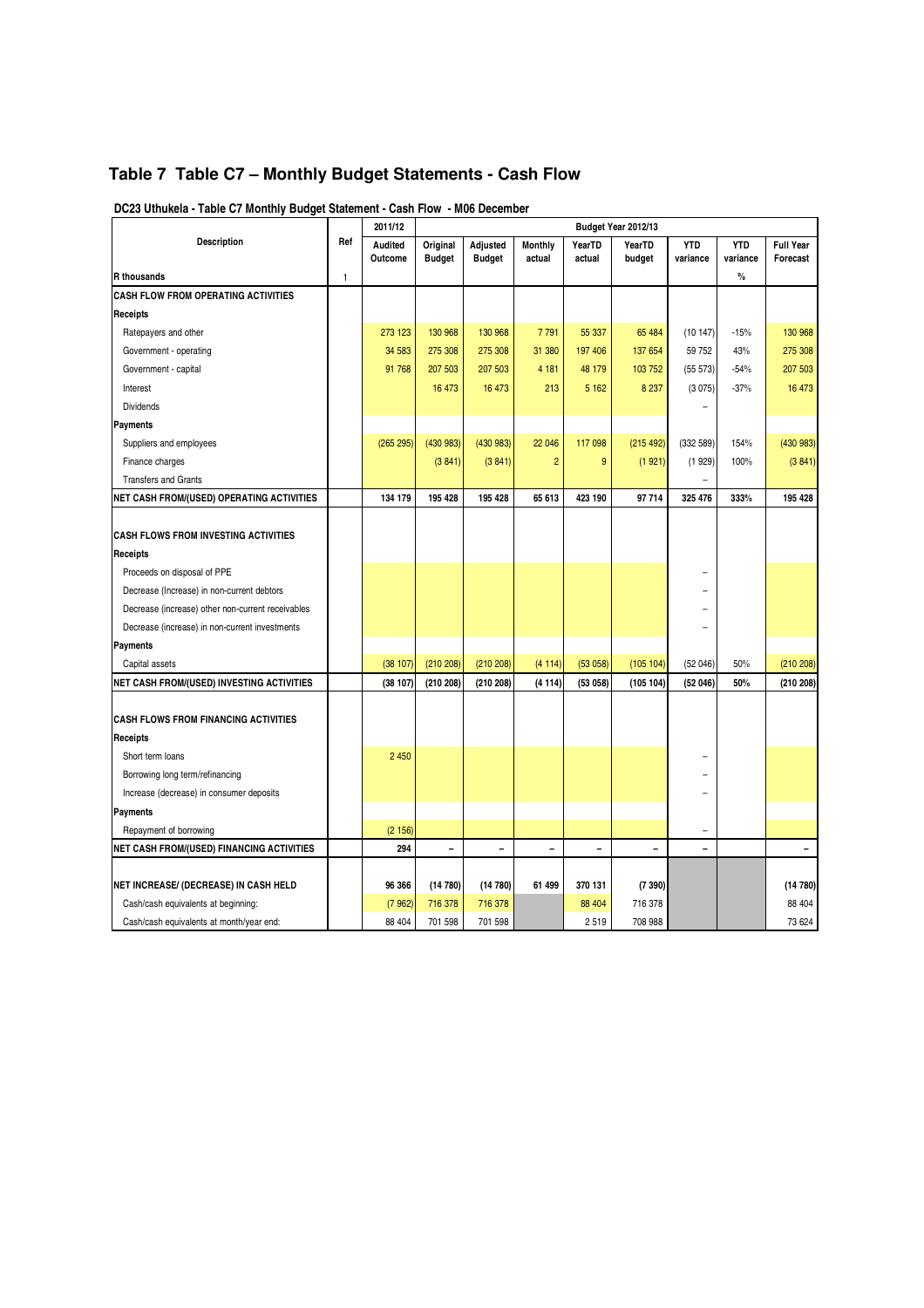## **Explanatory notes to Table C7 – Monthly Budget Statement ( Cash Flow )**

- 1. The budgeted cash flow statement is the measurement that assists in determining if the budget is funded.
- 2. It shows the level of cash in-flow versus cash out-flow that has resulted from the implementation of the budget.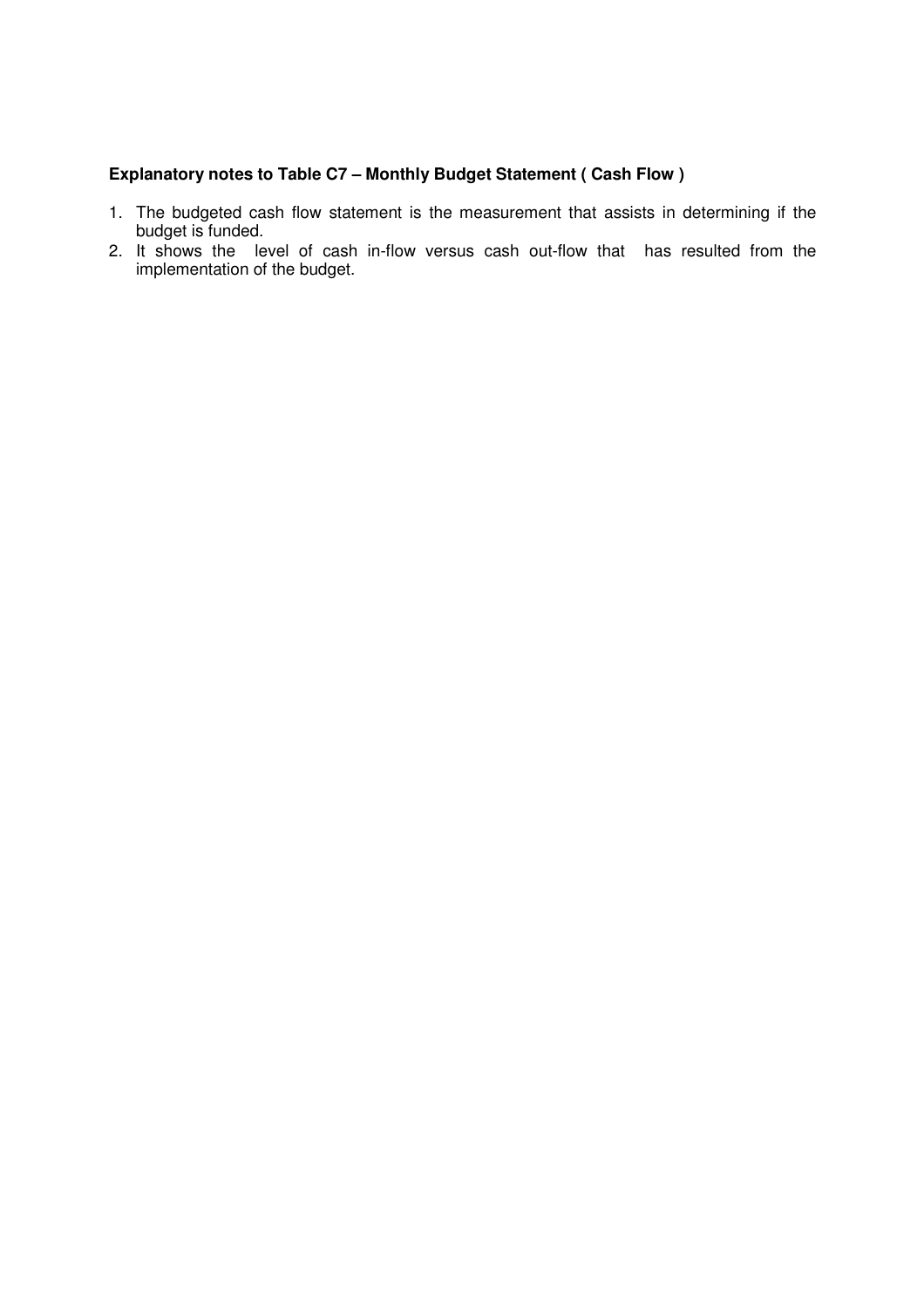# 2 Part 2 – Supporting Documentation

# **2.1 Debtor's Analysis**

| <b>Description</b>                        |                   |           |            |            |             |             | Budget Year 2012/13 |              |          |         |                     |          |
|-------------------------------------------|-------------------|-----------|------------|------------|-------------|-------------|---------------------|--------------|----------|---------|---------------------|----------|
| R thousands                               | <b>NT</b><br>Code | 0-30 Days | 31-60 Davs | 61-90 Davs | 91-120 Days | 121-150 Dvs | 151-180 Dvs         | 181 Dys-1 Yr | Over 1Yr | Total   | Bad<br><b>Debts</b> | >90 days |
| Debtors Age Analysis By Revenue Source    |                   |           |            |            |             |             |                     |              |          |         |                     |          |
| Rates                                     | 1200              |           |            |            |             |             |                     |              |          |         |                     |          |
| Electricity                               | 1300              |           |            |            |             |             |                     |              |          |         |                     |          |
| Water                                     | 1400              | 13 217    | 10 939     | 11 933     | 9 4 8 5     | 10 4 64     | 395 868             |              |          | 451 906 |                     | 415 817  |
| Sewerage / Sanitation                     | 1500              |           |            |            |             |             |                     |              |          |         |                     |          |
| Refuse Removal                            | 1600              |           |            |            |             |             |                     |              |          |         |                     |          |
| Housing (Rental Revenue)                  | 1700              |           |            |            |             |             |                     |              |          |         |                     |          |
| Other                                     | 1900              | 456       | 2617       | 562        | 2 2 1 6     | 3 4 4 3     | 10 060              |              |          | 19 3 54 |                     | 15719    |
| <b>Total By Revenue Source</b>            | 2000              | 13 673    | 13 556     | 12 4 9 5   | 11 700      | 13 907      | 405 929             | -            | -        | 471 260 | -                   | 431 536  |
| 2011/12 - totals only                     |                   |           |            |            |             |             |                     |              |          |         |                     |          |
| Debtors Age Analysis By Customer Category |                   |           |            |            |             |             |                     |              |          |         |                     |          |
| Government                                | 2200              |           |            |            |             |             |                     |              |          |         |                     |          |
| <b>Business</b>                           | 2300              |           |            |            |             |             |                     |              |          |         |                     |          |
| Households                                | 2400              | 13 217    | 10 939     | 11 933     | 9 4 8 5     | 10 4 64     | 395 868             |              |          | 451 906 |                     |          |
| Other                                     | 2500              | 456       | 2617       | 562        | 2 2 1 6     | 3 4 4 3     | 10 060              |              |          | 19 3 54 |                     |          |
| <b>Total By Customer Category</b>         | 2600              | 13 673    | 13 556     | 12 495     | 11 700      | 13 907      | 405 929             | -            |          | 471 260 | ۰                   |          |

**DC23 Uthukela - Supporting Table SC3 Monthly Budget Statement - aged debtors - M06 December**

## **2.2 Creditor's Analysis**

**DC23 Uthukela - Supporting Table SC4 Monthly Budget Statement - aged creditors - M06 December**

| <b>Description</b>                             | <b>NT Code</b> | Budget Year 2012/13 |                   |                   |                    |                     |                     |                      |                 |       |
|------------------------------------------------|----------------|---------------------|-------------------|-------------------|--------------------|---------------------|---------------------|----------------------|-----------------|-------|
| <b>R</b> thousands                             |                | $0 -$<br>30 Days    | $31 -$<br>60 Days | $61 -$<br>90 Days | $91 -$<br>120 Days | $121 -$<br>150 Days | $151 -$<br>180 Days | 181 Days -<br>1 Year | Over 1<br>Year  | Total |
| <b>Creditors Age Analysis By Customer Type</b> |                |                     |                   |                   |                    |                     |                     |                      |                 |       |
| <b>Bulk Electricity</b>                        | 0100           |                     |                   |                   |                    |                     |                     |                      |                 |       |
| <b>Bulk Water</b>                              | 0200           |                     |                   |                   |                    |                     |                     |                      |                 |       |
| PAYE deductions                                | 0300           |                     |                   |                   |                    |                     |                     |                      |                 |       |
| VAT (output less input)                        | 0400           |                     |                   |                   |                    |                     |                     |                      |                 |       |
| Pensions / Retirement deductions               | 0500           |                     |                   |                   |                    |                     |                     |                      |                 |       |
| Loan repayments                                | 0600           |                     |                   |                   |                    |                     |                     |                      |                 |       |
| <b>Trade Creditors</b>                         | 0700           | 1515                |                   |                   | $\mathbf{0}$       | 213                 |                     |                      |                 | 1728  |
| <b>Auditor General</b>                         | 0800           |                     |                   |                   |                    |                     |                     |                      |                 |       |
| Other                                          | 0900           |                     |                   |                   |                    |                     |                     |                      |                 |       |
| <b>Total By Customer Type</b>                  | 2600           | 1515                |                   |                   | 0                  | 213                 |                     |                      | $\qquad \qquad$ | 1728  |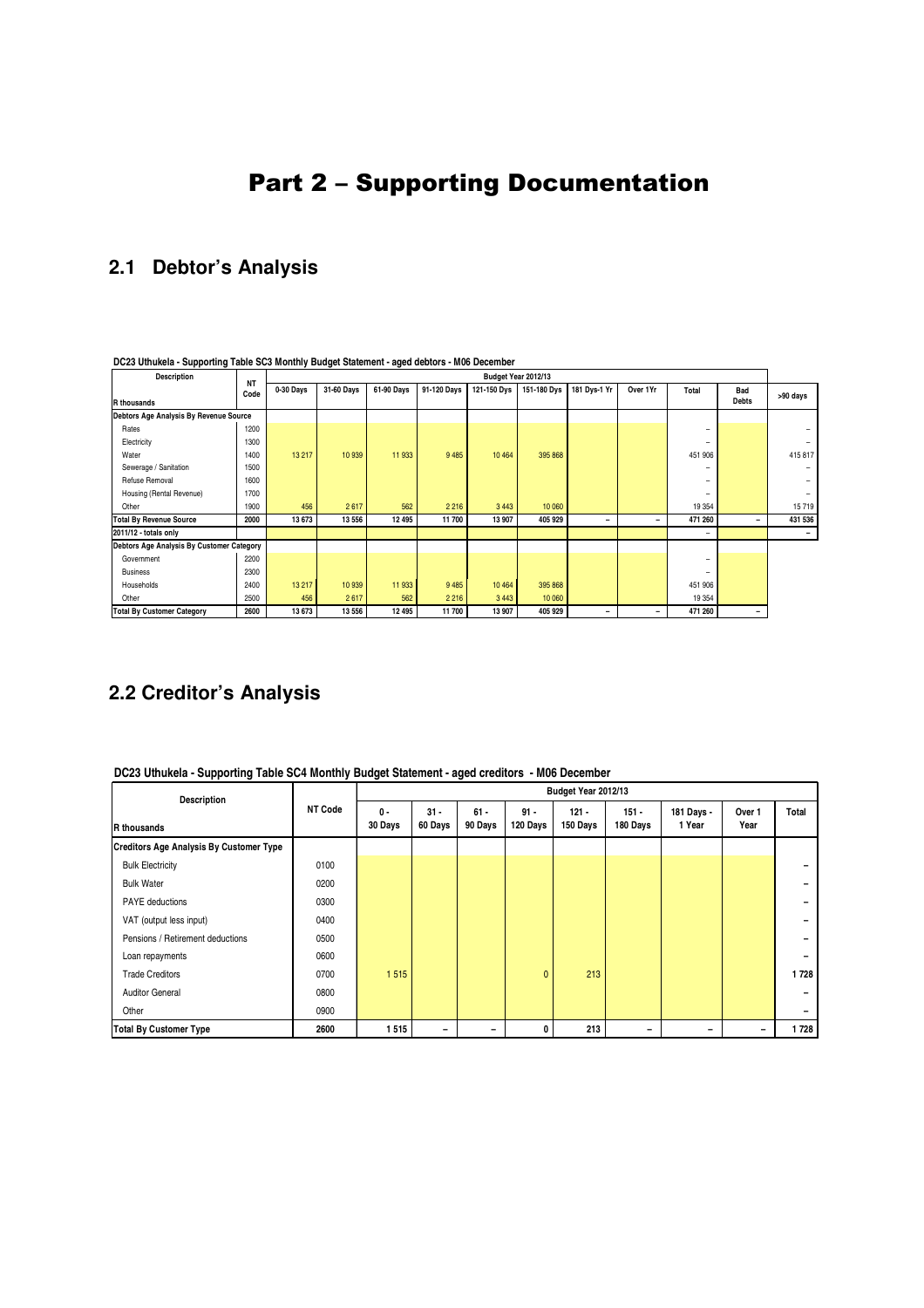## **2.3. Investment Portfolio**

**DC23 Uthukela - Supporting Table SC5 Monthly Budget Statement - investment portfolio - M06 December**

|                                     |                |                   | Type of             | <b>Expiry date</b> | Accrued                  | Yield for the | Market    | Change in | Market       |
|-------------------------------------|----------------|-------------------|---------------------|--------------------|--------------------------|---------------|-----------|-----------|--------------|
| Investments by maturity             |                | Period of         | <b>Investment</b>   | of                 | interest for             | month 1       | value at  | market    | value at end |
| Name of institution & investment ID | Ref            | Investment        |                     | investment         | the month                | (%)           | beginning | value     | of the       |
|                                     |                |                   |                     |                    |                          |               | of the    |           | month        |
| <b>R</b> thousands                  |                | <b>Yrs/Months</b> |                     |                    |                          |               | month     |           |              |
| <b>Municipality</b>                 |                |                   |                     |                    |                          |               |           |           |              |
| <b>FNB - FIXED DEPOSIT</b>          |                |                   | fix ed deposit      |                    | 61 525                   |               | 10 998    |           | 162 523      |
| <b>FNB - MONEY MARKET</b>           |                |                   | <b>MONEY MARKET</b> |                    |                          |               | 218       |           | 218          |
|                                     |                |                   |                     |                    |                          |               |           |           |              |
| Municipality sub-total              |                |                   |                     |                    | 61 525                   |               | 11 216    | -         | 162 741      |
| <b>Entities</b>                     |                |                   |                     |                    |                          |               |           |           |              |
|                                     |                |                   |                     |                    |                          |               |           |           |              |
| Entities sub-total                  |                |                   |                     |                    | $\overline{\phantom{0}}$ |               | ۳         | -         |              |
| TOTAL INVESTMENTS AND INTEREST      | $\overline{c}$ |                   |                     |                    | 61 525                   |               | 11 216    | -         | 162 741      |